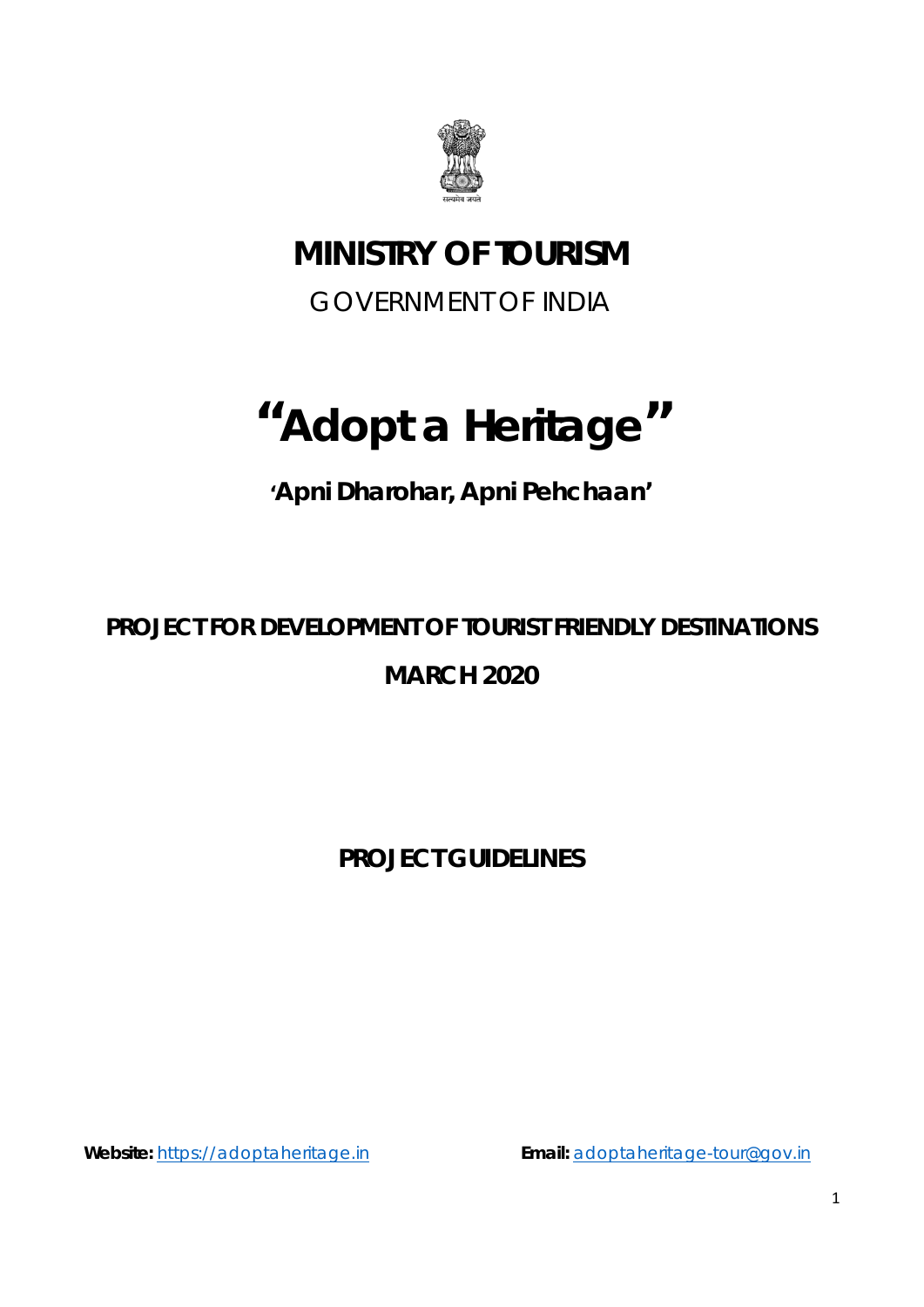## **Table of Contents**

| 1              |       |                |
|----------------|-------|----------------|
| 2              |       |                |
| 3              |       |                |
| 4              |       |                |
| 5              |       |                |
|                | 5.1   |                |
|                | 5.2   |                |
| 6              |       |                |
|                | 6.1   |                |
|                | 6.1.1 |                |
|                | 6.1.2 |                |
|                | 6.2   |                |
|                | 6.2.1 |                |
|                | 6.2.2 |                |
|                | 6.3   |                |
|                | 6.3.1 |                |
|                | 6.4   |                |
|                | 6.4.1 |                |
|                | 6.5   |                |
|                | 6.5.1 |                |
| $\overline{7}$ |       |                |
|                | 7.1   |                |
|                | 7.2   | 12             |
|                | 7.3   |                |
|                | 7.3.1 |                |
|                | 7.3.2 |                |
|                | 7.3.3 |                |
|                | 7.3.4 |                |
|                | 7.3.5 |                |
|                | 7.3.6 |                |
| 8              |       |                |
|                |       | $\overline{2}$ |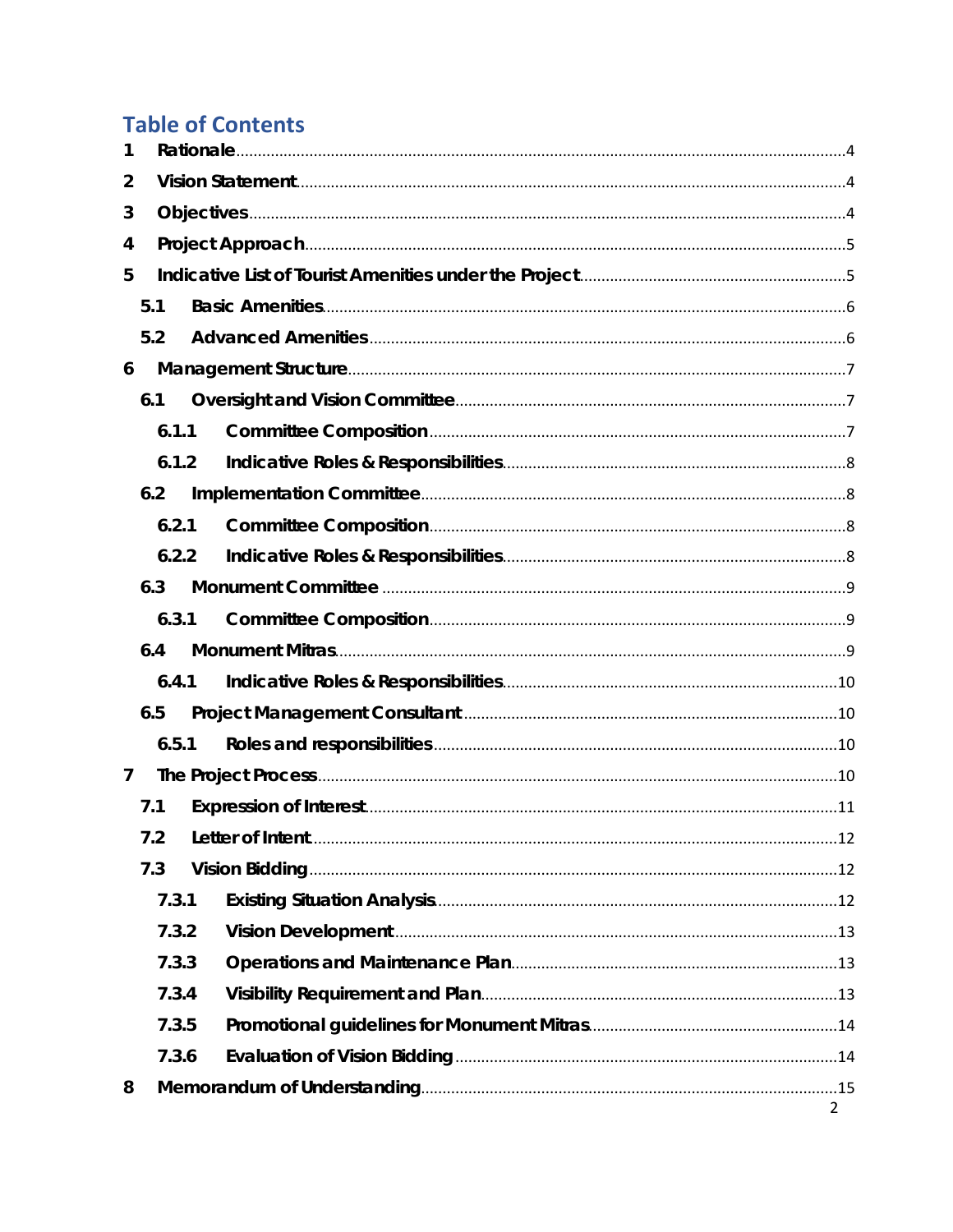| 9    |
|------|
| 10.  |
| 11.  |
| 12.  |
| 13.  |
| 13.1 |
|      |
| 14.  |
| 14.1 |
| 14.2 |
| 14.3 |
| 15.  |
|      |
|      |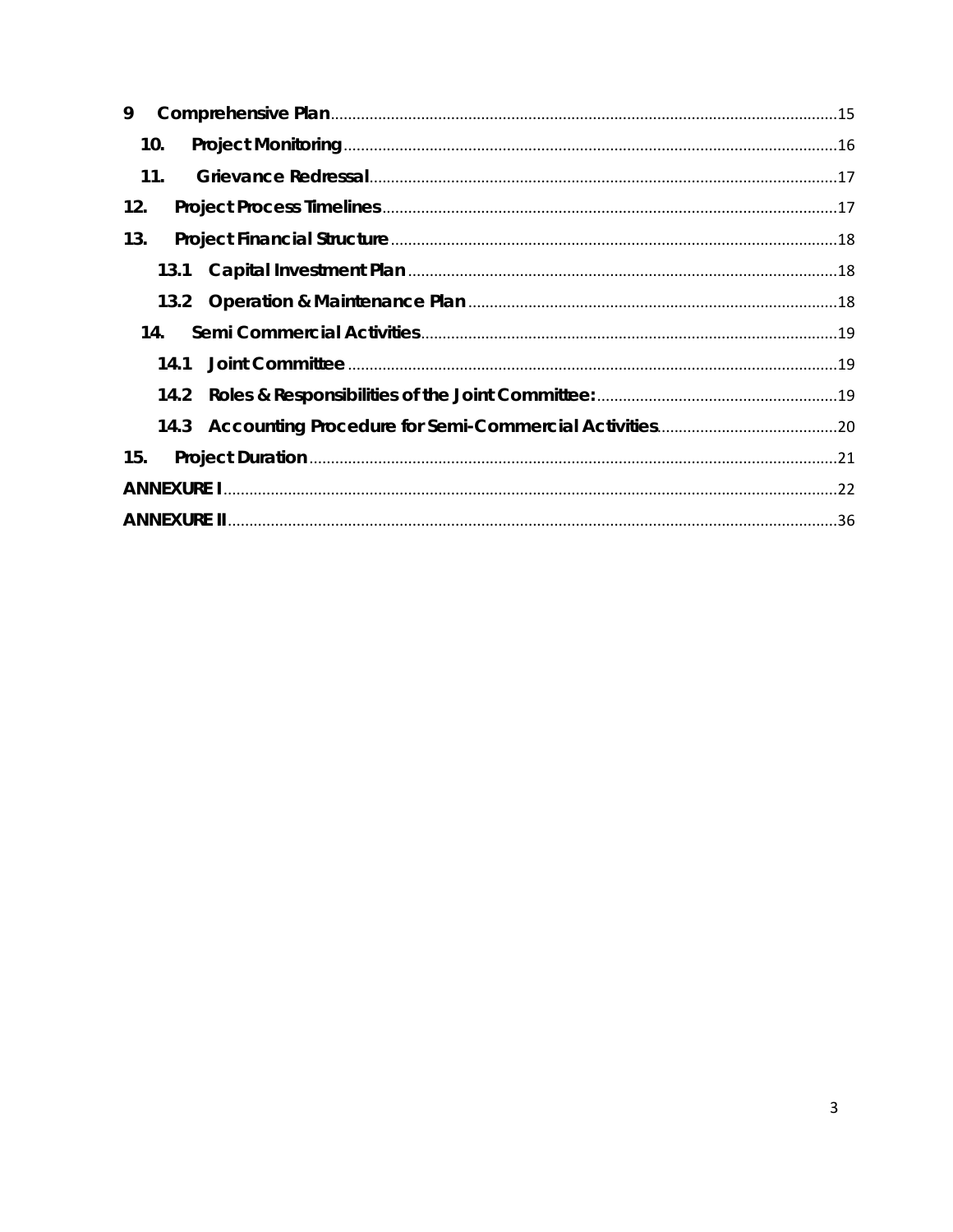### **ADOPT A HERITAGE: "APNI DHAROHAR, APNI PEHCHAAN" PROJECT DEVELOPMENT OF TOURIST FIRENDLY DESTIATIONS**

### <span id="page-3-0"></span>**1 Rationale**

India has always been renowned for its rich cultural heritage. India's glorious past and cultural diversity make a potent blend which attracts millions of tourists each year to its tourist destinations. India's rich heritage is abundantly reflected in the form of numerous temples, palaces, monuments, forts etc. which have contributed to the growth of tourism to and within the country.

The Government of India, in the recent past. Has taken several initiatives to give a boost to the tourism sector and the image of India as a destination for tourism has further been amplified by promotions undertaken under the "Incredible India" brand line.

In respect of the heritage sites in the country, it is observed that they are facing challenges primarily related to the creation and operation and maintenance of the various infrastructural as well as service assets. There is a need to develop a robust mechanism for the provision of basic amenities in the short term and advanced amenities on a long-term basis at the sites.

This project is envisioned to synergize with other Infrastructure development schemes in collaboration with Ministry of Culture, Archaeological Survey of India, State Governments and other Ministries /Organisations, with the objective of ensuring provision of amenities and facilities across the heritage & tourist sites, enhancing overall tourist experience and providing necessary momentum to the economic development of the region.

### <span id="page-3-1"></span>**2 Vision Statement**

The Ministry of Tourism in close collaboration with the Ministry of Culture, Archeological Survey of India (ASI), State/ UT Governments and the Private/ Public sector companies/ Trusts/ NGOs/ Individuals, etc. envisages developing amenities at heritage sites, monuments and tourist sites to make them touristfriendly and increase the site's tourism potential by enhancing the tourist experience in a planned and phased manner.

### <span id="page-3-2"></span>**3 Objectives**

Objectives of the project are to: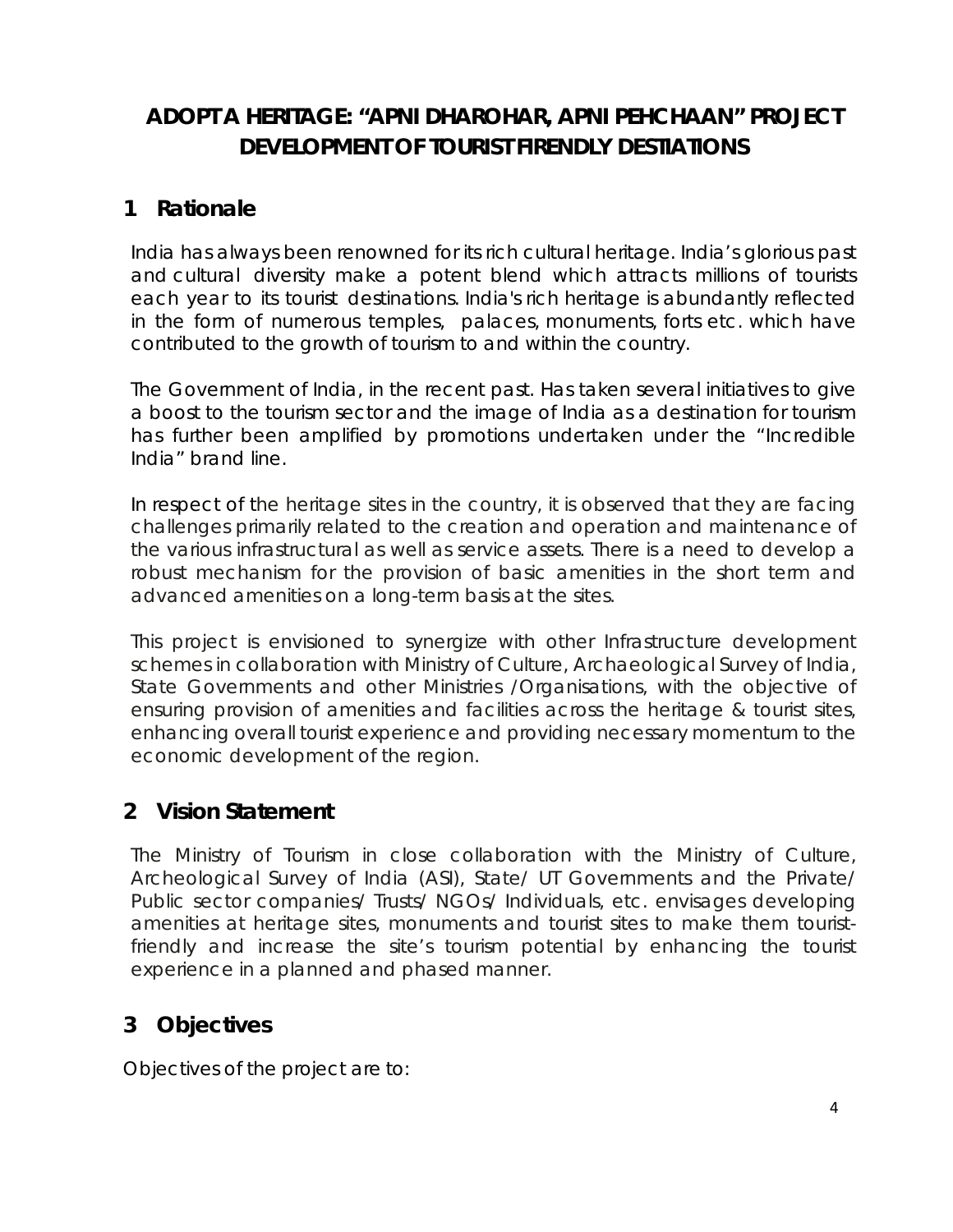- Developing basic tourism infrastructure in and around heritage sites, monuments and tourist sites.
- Develop facilities and amenities to improve the tourist experience at heritage sites, monuments and tourist sites.
- Promote cultural and heritage value of the country and develop avenues to create awareness about the heritage sites/tourist sites in the country
- Develop and promote sustainable tourism infrastructure and ensure proper Operations and Maintenance therein.
- Develop employment opportunities and support livelihoods of local communities at the heritage and tourist sites.

### <span id="page-4-0"></span>**4 Project Approach**

ASI, as on date, protects 3,691 ancient monuments and archaeological sites including the 22 cultural world heritage properties. There are also more than 4000 state protected monuments and more than 30000 unprotected sites<sup>1</sup> across the country. Additionally, there are 655 wildlife sanctuaries & national parks, 131 marine protected areas, 18 biosphere reserves including 8 natural and mixed world heritage sites as on date. All these not only provide a glimpse of the sheer richness, variety and diversity in India but also about its incredible possibilities. These monuments and natural sites form an integral part of the tourism strategy for attracting domestic and international tourists.

To tap the true potential of these monuments and sites, it is necessary to provide basic facilities and amenities including safety and security, to facilitate tourists, and allow their adaptive reuse to provide new experiences through illumination, night viewing facilities etc. At the same time, it is to be ensured that these interventions are within permissible guidelines of the Nodal Department i.e. ASI, State Tourism Department, State Archaeology & Museums Department, Forest Department etc.

To achieve the above, the project envisages handing over of development/construction/upgradation of facilities and amenities along with their complete operation and maintenance (O&M) for the heritage sites/ monuments/ tourist sites etc. to private and public sector companies/ trusts/ individuals/NGOs etc. who would be known as "Monument Mitras" for their initiative. This handover shall be initially for a period of 5 years subject to review at any time, regular monitoring and feedback mechanism from all the stakeholders including tourists.

### <span id="page-4-1"></span>**5 Indicative List of Tourist Amenities under the Project**

At present many heritage/natural/tourist site and monuments lack basic tourist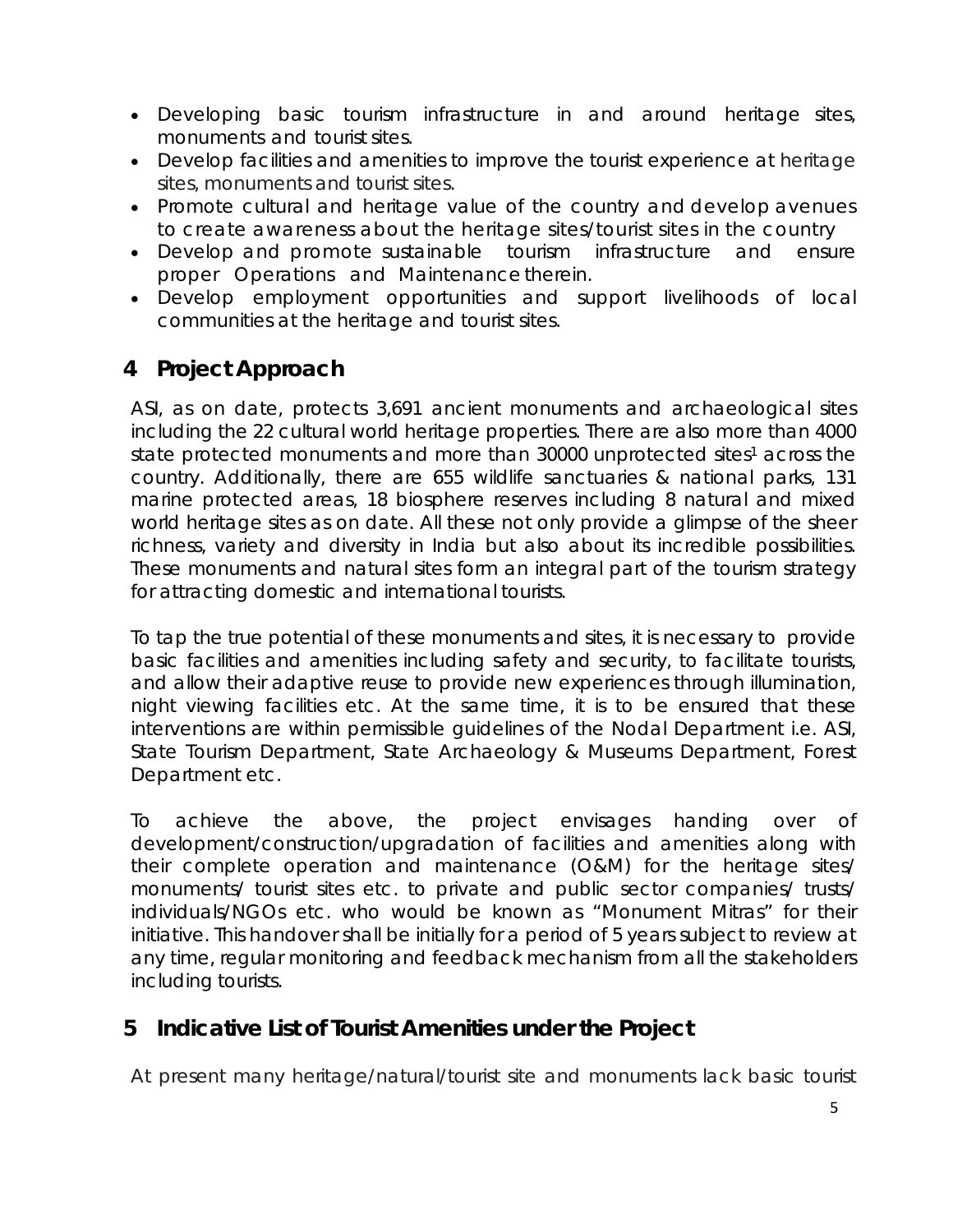amenities and facilities. The heritage/natural/tourist sites and monuments shall be provided with basic and advanced amenities as per the tourists' requirements ensuring world-class facilities. The tourist amenities have been divided into two categories as per the project guidelines:

1Unprotected Sites - National Mission on Monuments and Antiquities (NMMA) Research 2016

### <span id="page-5-0"></span>*5.1 Basic Amenities*

Basic amenities are an important aspect in tourism as they can augment the popularity of the place; and facilitate repeated visits and mouth to mouth publicity as a promotional tool. Basic amenities at any tourist place are first and foremost right of the tourist as every single visit to the monument gives impetus to the local economy. Basic amenities are important irrespective of their financial feasibility in project structuring. The indicative list of basic amenities within and surrounding areas are as below:

- Public conveniences (Toilet Facilities)
- Drinking water facilities/ water kiosk
- Ease of Access/ Barrier Free Monuments/ Accessibility for All: differently abled friendly toilets, ramps, wheelchair facility, braille signages, monument models
- Cleanliness of site/ Swachh Monument (Cleanliness of the monument, including complete polythene ban)
- Illumination (interior & exterior)
- Signage (Information and Directional Signages)
- Benches
- Dustbins
- Wi-Fi
- App based Multilingual Audio-Guide
- Point of Sale Terminal (PoS) machines at the Ticketing Counters to promote cashless transactions

### <span id="page-5-1"></span>*5.2 Advanced Amenities*

Advanced amenities shall be planned as per the identified monument's tourist footfall and financial feasibility of proposed interventions. The indicative list *of Advanced Amenities*:

- Snack Counter (Ready to Eat Snacks & Drinks)
- Basic souvenir shop promoting local art and craftsmanship
- Facilitation of night visits to monuments under adaptive use within permissible guidelines of the nodal department (ASI, State Government etc. heritage byelaws)
- Advanced surveillance system (Like PTZ based CCTV cameras)
- Tourist Facilitation cum Interpretation Centre (Tourist Multi-Purpose Centre) with facilities like museum, shopping/souvenir shop, cloakroom, toilet,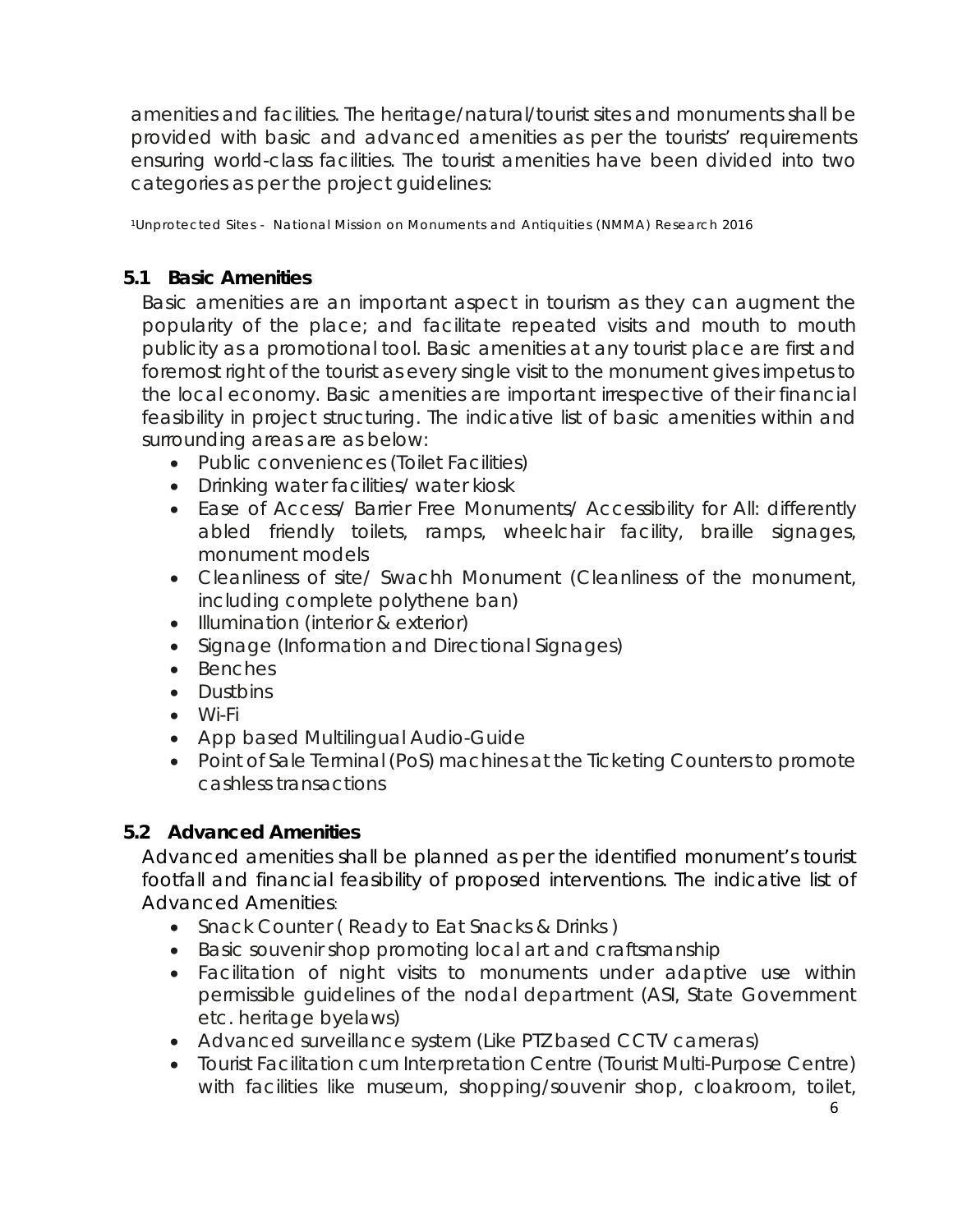drinking water, money exchange etc.

- Technology based interpretation techniques (Augment Reality, Virtual Reality etc.)
- Digital Interactive Kiosk, Digital (LED) screening
- Light and Sound Shows
- Cultural shows
- Battery-operated vehicles/Golf Carts
- Advanced tourist flow management system linked with carrying capacity of the monuments

### <span id="page-6-0"></span>**6 Management Structure**

To select and shortlist Monument Mitras, provide approval to their proposals, monitor the project process at regular intervals and to ensure corrections in implementation, a management structure has been provided under this project.

The management structure would consist of the following committees:

(The committee representation give below has been prescribed for a monument with ASI as the Nodal Department. The members of the committees shall be modified to include stakeholders according to the ownership and nature of the asset i.e. ASI, State Government, Forest Department etc.)

### <span id="page-6-1"></span>**6.1** *Oversight and Vision Committee*

### <span id="page-6-2"></span>**6.1.1 Committee Composition**

|   | Co-chaired by Secretary (Tourism) and Secretary (Culture)   Chairperson                                                                |                |
|---|----------------------------------------------------------------------------------------------------------------------------------------|----------------|
| 2 | Director General (ASI)                                                                                                                 | Member         |
| 3 | Director General (Tourism)                                                                                                             | Member         |
| 4 | Joint Secretary (Culture)                                                                                                              | Member         |
| 5 | Addl. Director General (ASI)                                                                                                           | Member         |
| 6 | Representatives from other Ministries/ State Governments/<br>Departments who can be co-opted as and when<br>required for co-ordination | <b>Members</b> |
|   | Addl. Director General (Tourism) / Joint Secretary (Tourism)                                                                           | Convener       |

The Project Management Consultant (PMC) appointed by the Ministry of Tourism will support the Oversight & Vision Committee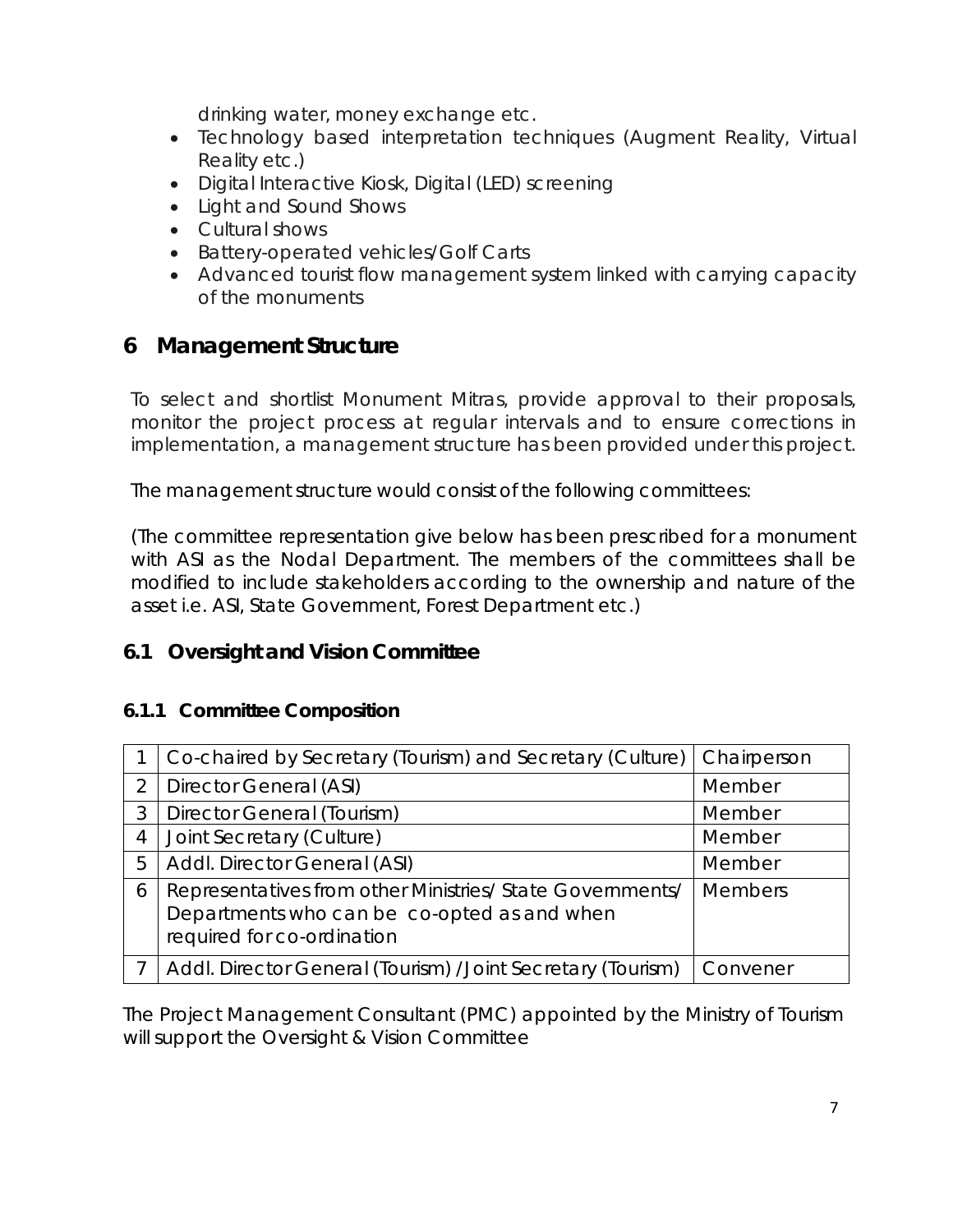### <span id="page-7-0"></span>**6.1.2 Indicative Roles & Responsibilities**

- Enunciate the vision and chalk out the road map for the project and provide platform for exchange of ideas.
- Coordinate to oversee all operations, steer, and review and monitor overall performance of the project and provide guidance on specific issues relating to the project.
- Conduct the 'Vision Bidding' and select the 'Monument Mitras' from the bidders after evaluation
- Oversee the planning, sanctioning and execution of the project sites and the overall monitoring
- Power of termination of MoU of Monument Mitras in case of noncompliance of guidelines, or any other reason of non-performance.
- The Committee would also decide based on recommendations of the Implementation and Monument Committee for dropping agencies and their proposed sites/intervention due to reasons such as on non-submission of documents or non-compliance of timelines.

### <span id="page-7-1"></span>**6.2** *Implementation Committee*

### <span id="page-7-2"></span>**6.2.1 Committee Composition**

|                  | Co-Chaired by Director General (Tourism) & Director General (ASI)   | <b>Chairperson</b> |
|------------------|---------------------------------------------------------------------|--------------------|
| 2.               | Member Secretary, National Monument Authority                       | Member             |
| 3.               | Additional Director General (Tourism)                               | Member             |
| $\overline{4}$ . | Joint Secretary (Culture)                                           | Member             |
| 5.               | <b>Additional Director General (ASI)</b>                            | Member             |
| 6.               | Joint Director General (Archaeological Survey of India)             | Member             |
| 7                | Director (Monuments), Archaeological Survey of India / Dy.          | Member             |
|                  | Secretary, Ministry of Culture                                      |                    |
| 8.               | Director/Dy. Director General (Travel & Trade), Ministry of Tourism | Convener           |

The Project Management Consultant (PMC) appointed by the Ministry of Tourism will support the Implementation Committee.

### <span id="page-7-3"></span>**6.2.2 Indicative Roles & Responsibilities**

- Guide the selected 'Monument Mitras' for getting the necessary clearances, approvals and NOCs.
- Assist the 'Monument Mitras' in the 'joint inspection' exercise in each of the heritage sites /monument or tourist site for the 'Need-Gap Analysis'.
- Recommend mid-course corrections in the implementation tools.
- Periodical oversight and review of proposed/ongoing projects.
- Ensure co-ordination among the Ministry of Tourism, Ministry of Culture and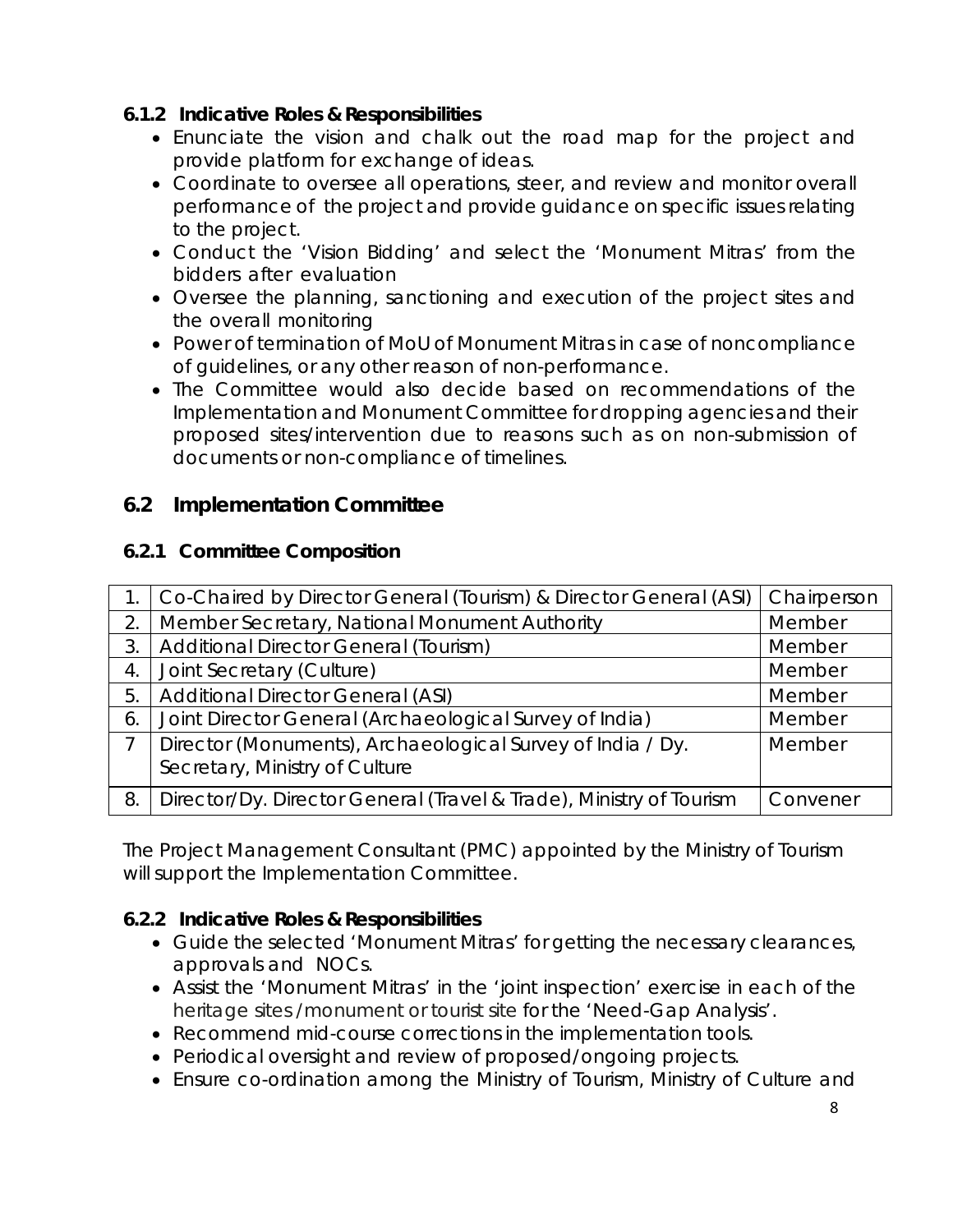ASI. Review periodic progress/ service delivery reports received from Monument Mitras every quarter.

### <span id="page-8-0"></span>*6.3 Monument Committee*

### <span id="page-8-1"></span>**6.3.1 Committee Composition**

| $1_{\cdot}$    | Director/Dy. Director General (Travel & Trade), Ministry of<br>Tourism OR Dy. Secretary, Ministry of Culture OR Director<br>(Monuments), Archaeological Survey of India | Chairperson |
|----------------|-------------------------------------------------------------------------------------------------------------------------------------------------------------------------|-------------|
| 2.             | Superintending Archaeologist(s) of the various circles<br>involved / Representative of State Archeology Department                                                      | Member      |
| 3.             | Concerned representative of State Government (Nodal<br>Officers)                                                                                                        | Member      |
| 4.             | Representatives from concerned Local Authorities / Bodies                                                                                                               | Member      |
| 5.             | Concerned Regional Director of the India Tourism                                                                                                                        | Member      |
| 6.             | Representative of Tourism & Travel Industry can be coopted<br>as an when required for Industry Inputs                                                                   | Member      |
| 7 <sub>1</sub> | Representative of the Monument Mitras                                                                                                                                   | Member      |
| 8.             | Assistant Director General (Travel & Trade), Ministry of<br>Tourism                                                                                                     | Convener    |

The Project Management Consultant (PMC) appointed by the Ministry of Tourism will support the Monument Committee

### **6.3.2 Indicative Roles & Responsibilities**

- Providing NOC for executing planned interventions at the selected heritage sites/monument or tourist site.
- Assisting the Executing/Implementing Agencies (of the selected 'Monument Mitras') in the implementation of works.
- Assisting the Executing/Implementing Agencies (of the selected 'Monument Mitras') in the Operations and Maintenance of the heritage site / monument / tourist site.
- Review progress/ service delivery reports on activities received from Monument Mitra every two months
- Examine grievances received from customers/citizens regarding services provided by the Monument Mitra

### <span id="page-8-2"></span>*6.4 Monument Mitras*

Public/Private sector companies or Trusts or NGOs or individuals successfully selected through the process of 'Vision Bidding', on a competitive basis for the project shall be known as Monument Mitras.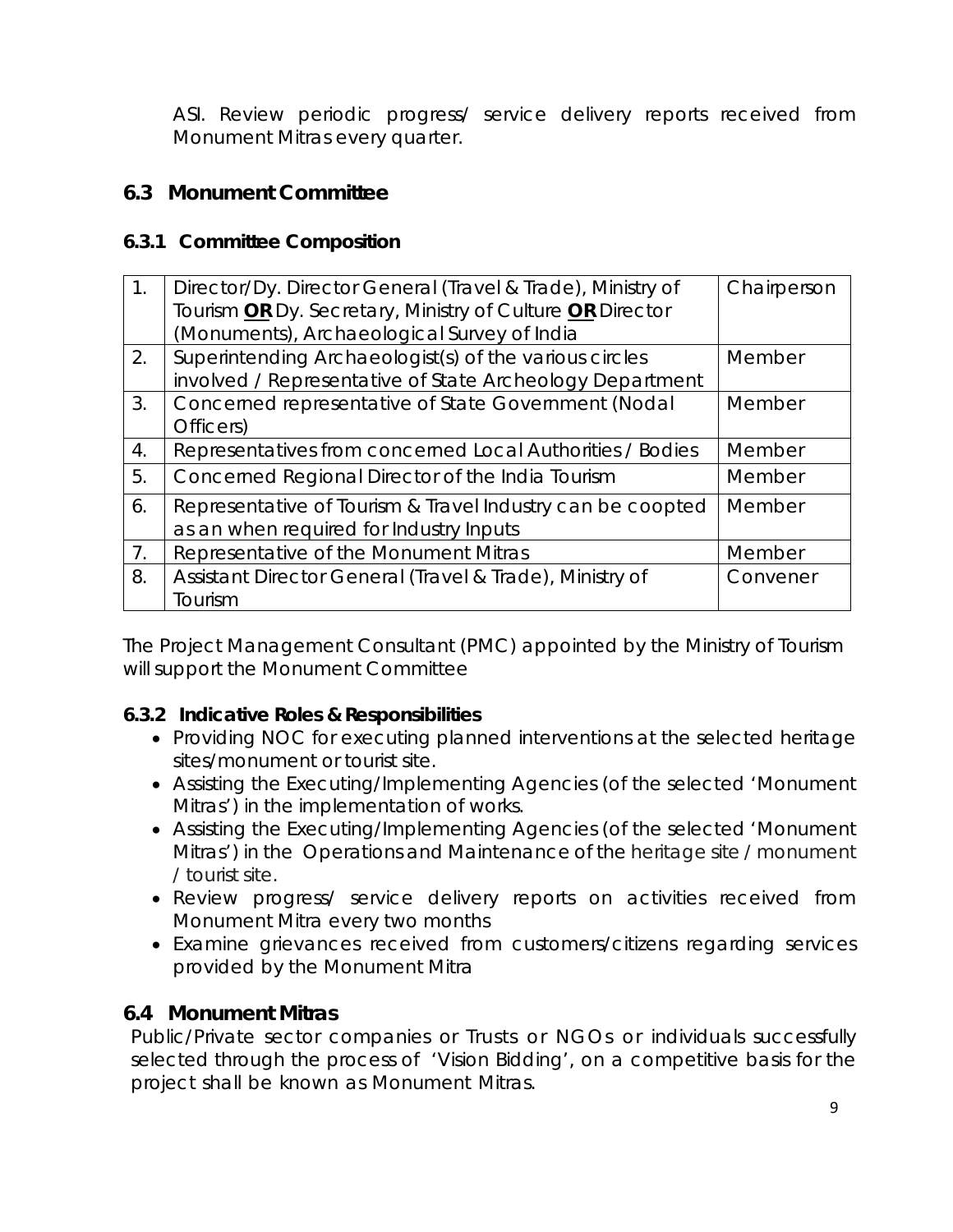### <span id="page-9-0"></span>**6.4.1 Indicative Roles & Responsibilities**

- Prepare detailed Vision Bidding document for all the heritage sites/monuments/ tourist sites that they plan to adopt (At least one monument from each category of the listed monuments forming a package (as detailed in para 7.1.1 of this document).
- Carry out need gap analysis in each of the heritage site / monument or tourist site that they are taking up for adoption.
- Get the necessary approvals, clearances, NOCs etc. with the guidance of the Monument Committee.
- Do the entire end to end work of creation of assets and services of the required levels and standards as per approved vision, proposal and MoU.
- Carry out Operations and Maintenance (O&M) of the assets and services created.
- Assist the Implementation Committee in the mid-course corrections and provide feedback in a periodic manner.
- Submit monthly progress/ service delivery reports on activities

### <span id="page-9-1"></span>*6.5 Project Management Consultant*

The Consulting team appointed by the Ministry of Tourism, Government of India for the Adopt a Heritage project shall be called the Project Management Consultants (PMC). The PMC shall provide support to the Oversight and Vision Committee, Implementation Committee and Monument Committee.

### <span id="page-9-2"></span>**6.5.1 Roles and responsibilities**

- Coordination with the Monument Mitras for vision presentations and final preparation of the Vision Bidding Document
- Assist the Oversight and Vision Committee in the shortlisting of Expression of Interest and evaluation of the Vision Bids from the Monument Mitras
- Assist Implementation Committee in project implementation, periodic reporting of implementation status and mid-course corrections if any and provide feedback in a periodic manner.
- Assist Monument Committee in project execution, identifying stakeholders, reviewing & providing feedback on progress reports
- After completion, compilation and analysis of survey data of tourist experience and feedback and service level achievement details as provided by the Monument Mitras.

### <span id="page-9-3"></span>**7 The Project Process**

The process for selection of the Monument Mitra, Heritage / tourist sites for adoption and the facilities/amenities for each site have been designed in a collaborative fashion so that necessary inputs from all stakeholders are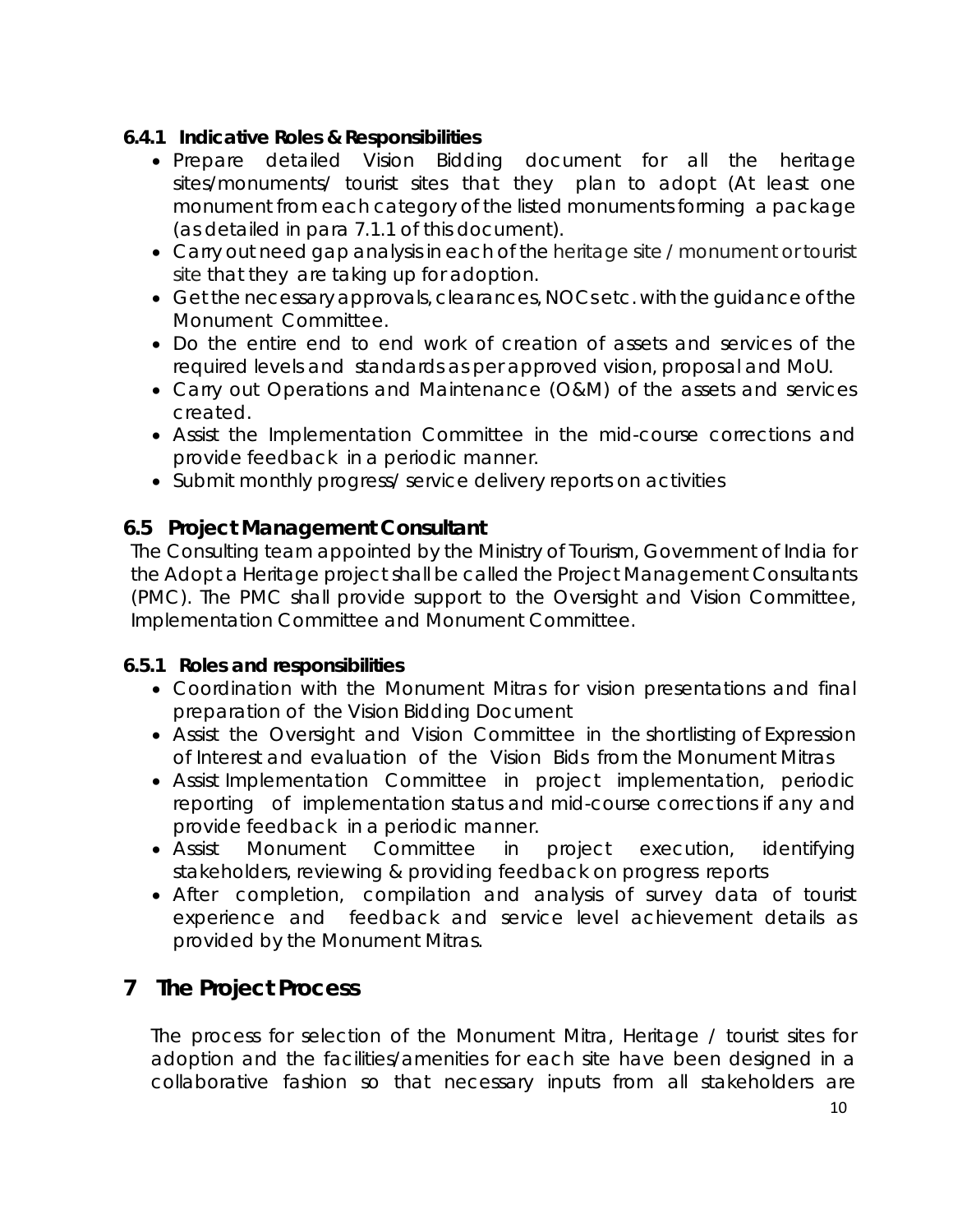incorporated and procedures for required approvals are facilitated.

### <span id="page-10-0"></span>**7.1 Expression of Interest**

The 'Proposed Monument Mitras' would put forth their interest through 'Expression of Interest' (EoI), wherein they propose adoption of the following:

- Any heritage site/monument either Centrally Protected, State Protected, World Heritage site (Indicative list of categorized heritage sites/ monuments can be accessed from project website [https://adoptaheritage.in/\)](https://adoptaheritage.in/)
- Any tourist site/natural site
- Promotional trek/trails
- Technological interventions such Audio Guide, AR/VR etc.
- Innovative tourism projects
- **7.1.1** The heritage site / monument or any other tourist site are categorized as green, blue and orange based on tourist footfall and visibility.

The Monument Mitras are required to take up as a package or combination of Green-Blue-Orange heritage sites/monuments/ tourist site as detailed below:

| <b>CATEGORIZATION OF MONUMENT/ SITES</b> |                                                  | <b>CONDITIONS FOR SELECTION</b>                                            |  |
|------------------------------------------|--------------------------------------------------|----------------------------------------------------------------------------|--|
| <b>GREEN</b>                             | High visibility and High<br>Footfall             | Mandatory selection of Blue or<br>Orange site if Green<br>site<br>selected |  |
| <b>BLUE</b>                              | Medium Visibility<br>&<br><b>Medium Footfall</b> | No conditions for selection of<br><b>Blue site</b>                         |  |
| <b>ORNAGE</b>                            | Low Visibility<br>&<br>Low<br>Footfall           | No conditions for selection of<br>Orange site                              |  |

(The Ministry of Tourism would provide data on categorization of tourist sites for the interested Monument Mitras)

The categorization suggested above would not be applicable for Promotional trek/trails, Technological interventions such Audio Guide, AR/VR etc. , Innovative tourism projects

**7.1.2** The template for the submission of Expression of Interest is available on the Adopt a Heritage website:<https://adoptaheritage.in/>

The form with required details such as sites selected, organization details, finances and experience must be emailed to: [adoptaheritage-tour@gov.in](mailto:adoptaheritage-tour@gov.in) & to the nodal officer email id as provided in the form.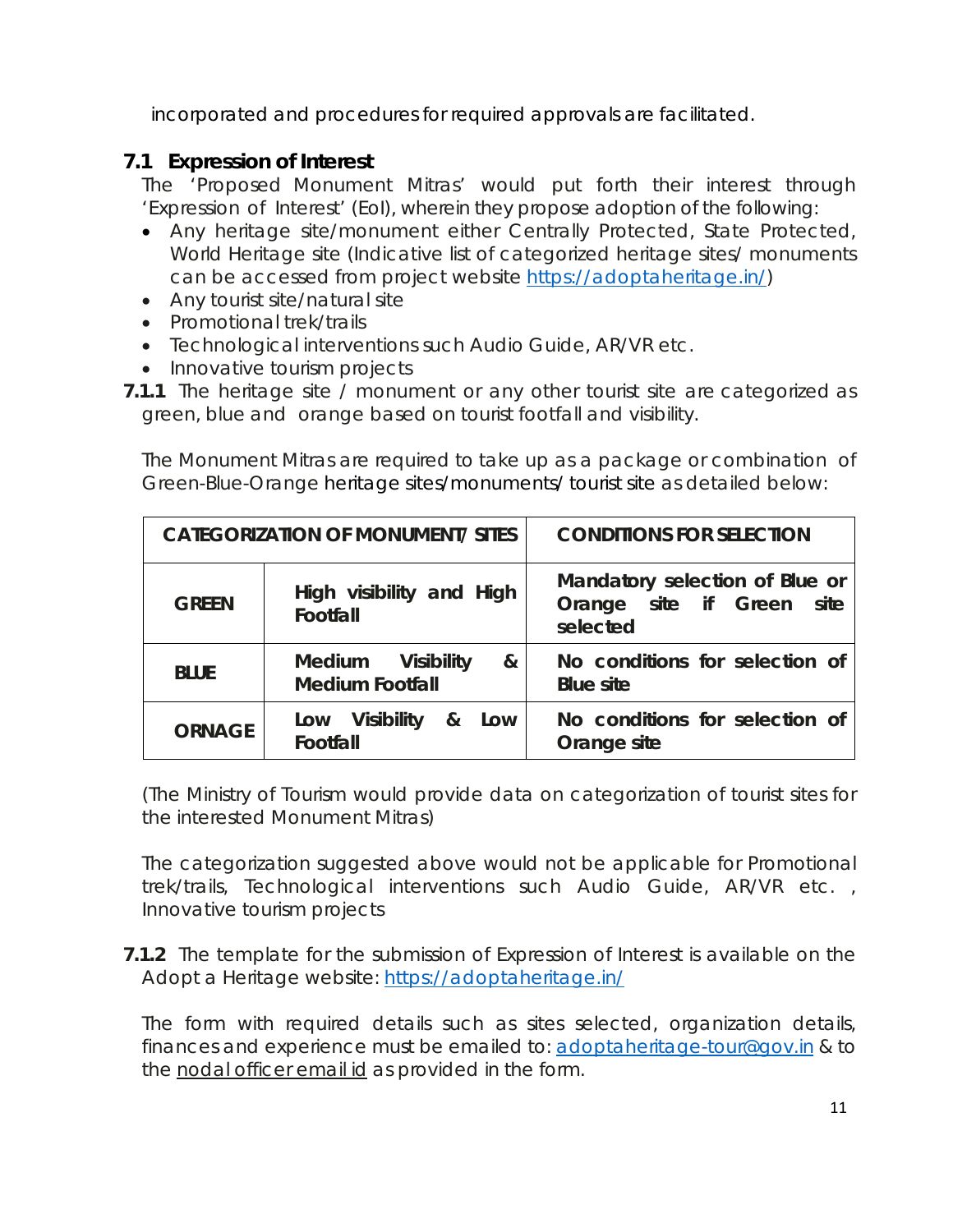### <span id="page-11-0"></span>**7.2 Letter of Intent**

The shortlisting of the EoI shall be carried out by the Oversight and Vision Committee, post which the Monument Mitra shall be issued a Letter of Intent (LoI). The LoI, is the initial permission letter for the Monument Mitra to perform the need gap analysis for their selected site in coordination with the Nodal Department(s). The LoI also defines the period for preparation of the Vision Bid.

### <span id="page-11-1"></span>**7.3 Vision Bidding**

The Monument Mitras (private and public sector companies, Trusts, NGOs and individuals) who have been issued the Letter of Intent for site(s) are required to present their vision for development of all necessary basic and advanced amenities for each of their selected sites.

In case of multiple vision bids received for the same site, the Oversight & Vision Committee shall select the most competitive and innovative vision as the successful bidding entity. The interested parties selecting more numbers of monuments from orange and blue category shall be given higher weightage. Bids would be primarily evaluated based on capacity of bidders, their success stories in delivering similar projects and value addition to the selected heritage sites. This concept of innovative bidding is defined as 'Vision Bidding'.

The visions from all the bidders would be evaluated on defined parameters. The bidders would need to do undertake detailed existing situation analysis and vision development for each individual monument or site. The vision bid should reflect the assessment of every individual monument/site. Further bidders also must prepare vision plan for all the opted monuments/sites in a package.

### <span id="page-11-2"></span>*7.3.1 Existing Situation Analysis*

Monument Mitras shall carry out need gap analysis of the basic amenities within and around the monument/site for all the selected monuments/sites which is a joint exercise. The assessment for requirement of amenities and their existing service levels would be carried out for heritage sites, monuments and any other tourist site. Requirement of basic amenities would be calculated based on the asset wise service level benchmarking. This assessment would be a joint exercise of the 'Proposed Monument Mitras' with Ministry of Tourism, Ministry of Culture and the Nodal Department (ASI etc.).

Following studies inter alia shall be imperative part of the existing situational analysis:

- Existing and past trend of tourist footfall
- Projection of tourist footfall with short term, midterm and long-term tourist infrastructure requirements analysis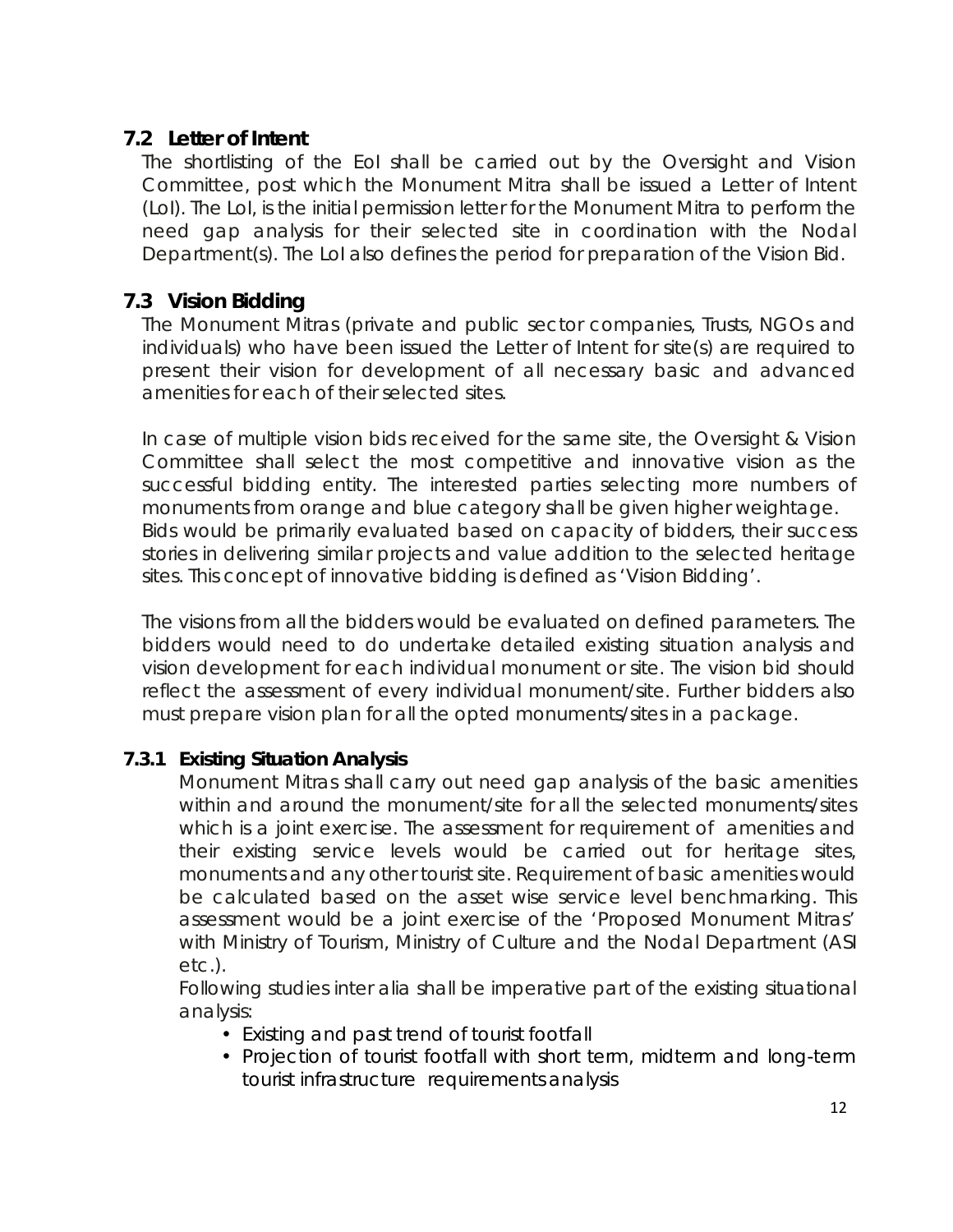- Finalization of proposed interventions footprint based on the trend analysis and projections
- Prioritization of amenities and preparation of architectural area program for the proposed interventions
- Analysis of available fund versus proposed amenities

### <span id="page-12-0"></span>*7.3.2 Vision Development*

Private and public sector companies, Trusts, NGOs and individuals usually have strategies for CSR expenditures. The 'Monument Mitras' need to finalize the Vision statement and its implementation strategy for each monument/ site they are bidding for. Some of the representative visions are;

- Target balanced growth with increase in domestic and foreign tourist footfall to the heritage site / monument or tourist site
- Provision of world class tourist amenities at the heritage site / monument or tourist site.
- Cleanliness- Swachh aur Sundar Paryatan Sthal
- Sustainable tourism development

The vision shall be clearly articulated to a granular detail of the project. The imperative sections of the vision are mentioned below:

- Transforming Vision into the area program and development footprint
- Concept Master Plan (CMP) of the site area
- Pedestrian and vehicular movement regulations to be introduced (if any)
- Adherence of Nodal Department(s) norms and guidelines in construction and development on site
- Implementation Plan, phasing and costing
- Operation and maintenance plan and funding mechanism in the initial and further phases

### <span id="page-12-1"></span>*7.3.3 Operations and Maintenance Plan*

Monument Mitras shall provide detailed operations and maintenance plan for each monument/ heritage/tourist site. The plan should include following parameters:

- Details of current operation and maintenance
- Whether Monument Mitras want to take the entire monument/ site for operation and maintenance or not
- Quantification of Monument Mitras contribution in operation and maintenance in terms of components and funds

### <span id="page-12-2"></span>*7.3.4 Visibility Requirement and Plan*

Monument Mitras shall provide detailed visibility requirement plan. The plan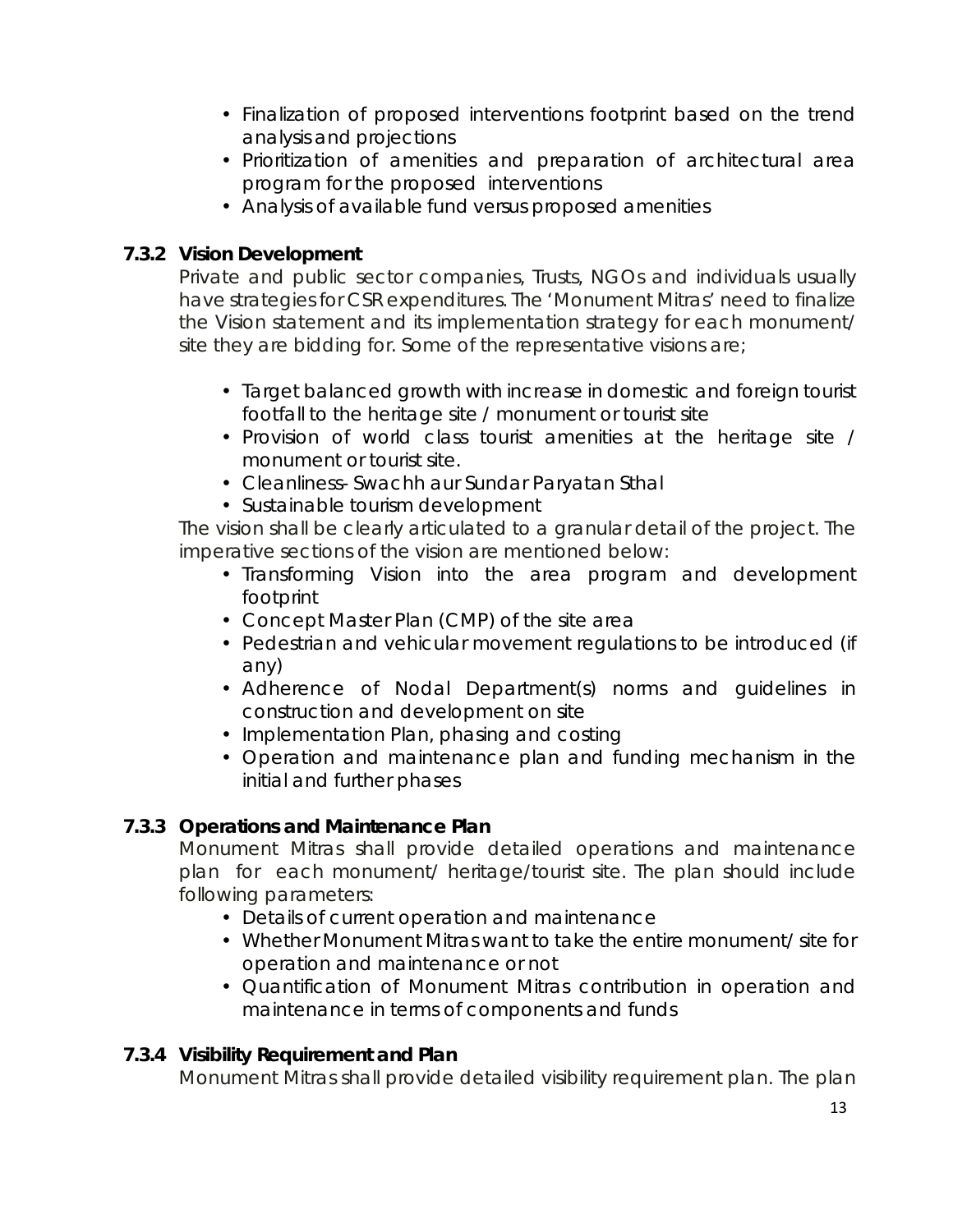should include below mentioned details:

- Requirement of visibility
- Analysis on whether the visibility is in accordance with the Nodal Department(s) owner guidelines and not disturbing the aesthetics, architectural style and ambience of the heritage site / monument or tourist site.
- Visuals of the visibility
- Quantifying the interventions and mapping them in the Site Master Plan

### <span id="page-13-0"></span>*7.3.5 Promotional guidelines for Monument Mitras*

The proposed promotional material installation shall be strictly in adherence to the statutory guidelines of the nodal department(s) i.e. ASI, State Government, Forest Department etc. Visibility to the Monument Mitras would be within the framework of these statutory guidelines.

In addition to associated pride in adoption of the heritage monument/ tourist site, the Monument Mitras shall be provided with opportunities for their brand promotion in lieu of their CSR/investment initiatives under the project subject to approval by the Oversight & Vision Committee.

The Monument Mitra would also be provided visibility on the Adopt a Heritage website and Incredible India web portal subject to approval by Oversight & Vision Committee. Further visibility through print and digital means would be given to the Monument Mitras in lieu of the amenities provided.

### <span id="page-13-1"></span>*7.3.6 Evaluation of Vision Bidding*

Vision bidding would be evaluated based on above-mentioned criteria. In Vision Bidding, due weightage will be given to the parameters given in the table below:

| S.No.    | Parameter for selection of Monument Mitras Weightage |     |
|----------|------------------------------------------------------|-----|
|          | under Adopt a Heritage                               | (%) |
|          | Existing Situation / Need - Gap Analysis             | 10  |
| $\Omega$ | Vision development                                   | 35  |
| 3        | Adoption of sites having lesser visibility and 10    |     |
|          | footfall*                                            |     |
|          | Operation and Maintenance Plan                       | 25  |
| 5        | Visibility Requirement and Plan                      | 10  |
|          | <b>Credentials of Monument Mitras</b>                | 10  |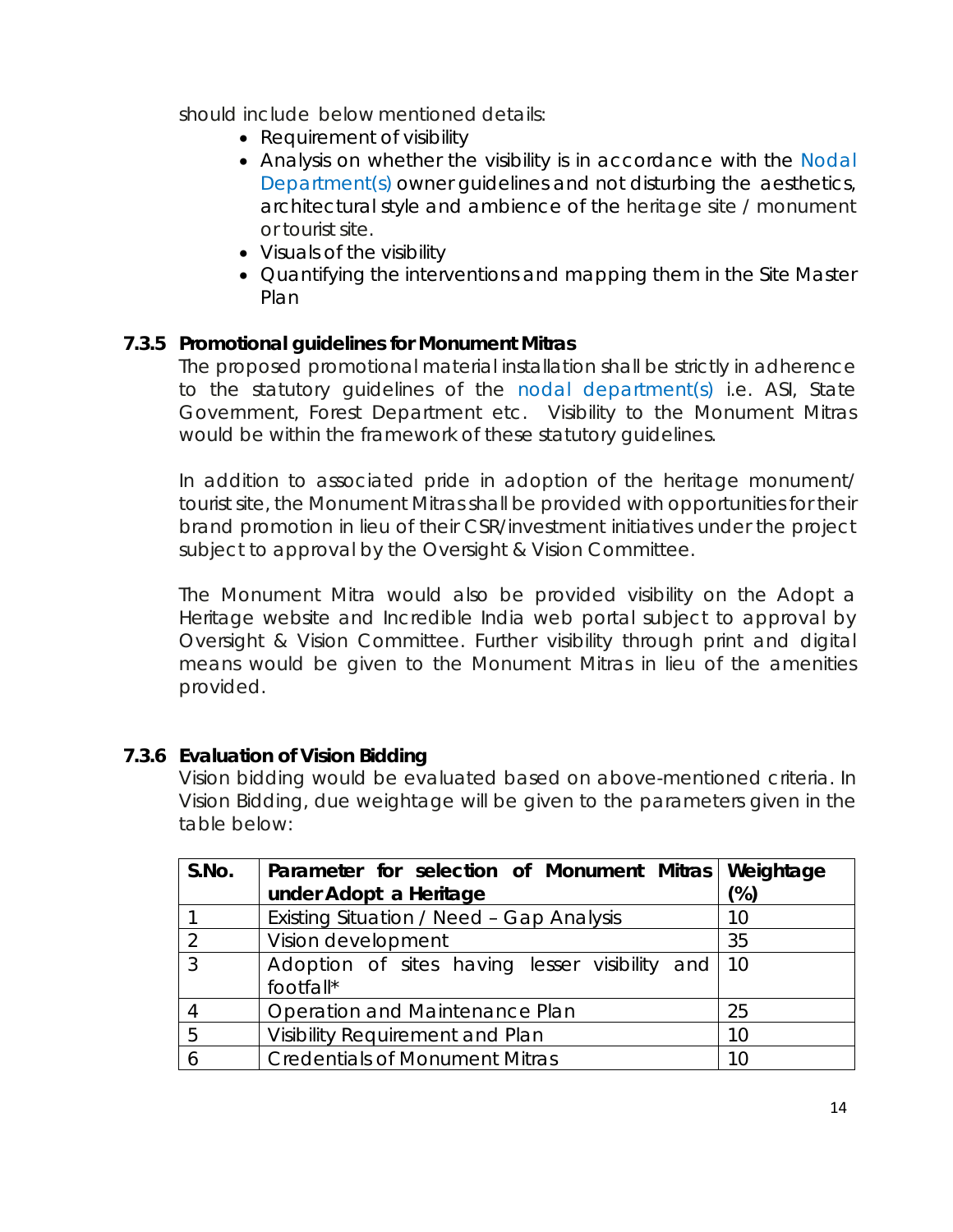\*Note: It would be mandatory for Monument Mitra, who is opting for a monument/site from green category to choose at least one site from either orange or blue category. However, the Monument Mitra will have full flexibility to choose any number of monuments from orange/blue without opting in green category. The interested parties selecting more numbers of monuments/sites from orange and blue category shall be given higher weightage.

The PMC would assist the Monument Mitra in categorization and ensure the vision bid prepared is as per the detailed checklist and for submission and evaluation of Vision bidding and to make the process clear and transparent.

### <span id="page-14-0"></span>**8 Memorandum of Understanding**

Post approval of the vision bid; the finalized amenities would be signed under a Memorandum of Understanding (MoU). The MoU (template at Annexure I) would also detail timelines for implementation of both basic and advanced amenities.

There shall also be a provision to add or modify the MoU through an Addendum/Corrigendum/Amendment based on new requirements on agreement from all the parties to the MoU.

### <span id="page-14-1"></span>**9 Comprehensive Plan**

Post signing of the MoU by all the parties involved, the Monument Mitra is required to prepare a comprehensive plan for the project within a fixed period, which shall be defined in the signed MoU (determined as per the complexity of the site).

The comprehensive plan should have the following information:

- Details on design, material, number and location map for installation of each components post discussion and finalization with the Nodal Department(s)
- Financial estimates for each component which shall include capital investment and investment required for operation & maintenance for the 5 year period.

The Monument Mitra must prepare the plan for all the basic and advanced amenities agreed to in one go or in parts for basic and advanced components as per timelines for implementation. The Monument Mitra needs to submit the plan to the Nodal Department(s) for approval.

For the preparation of the comprehensive plan the Monument Mitra is required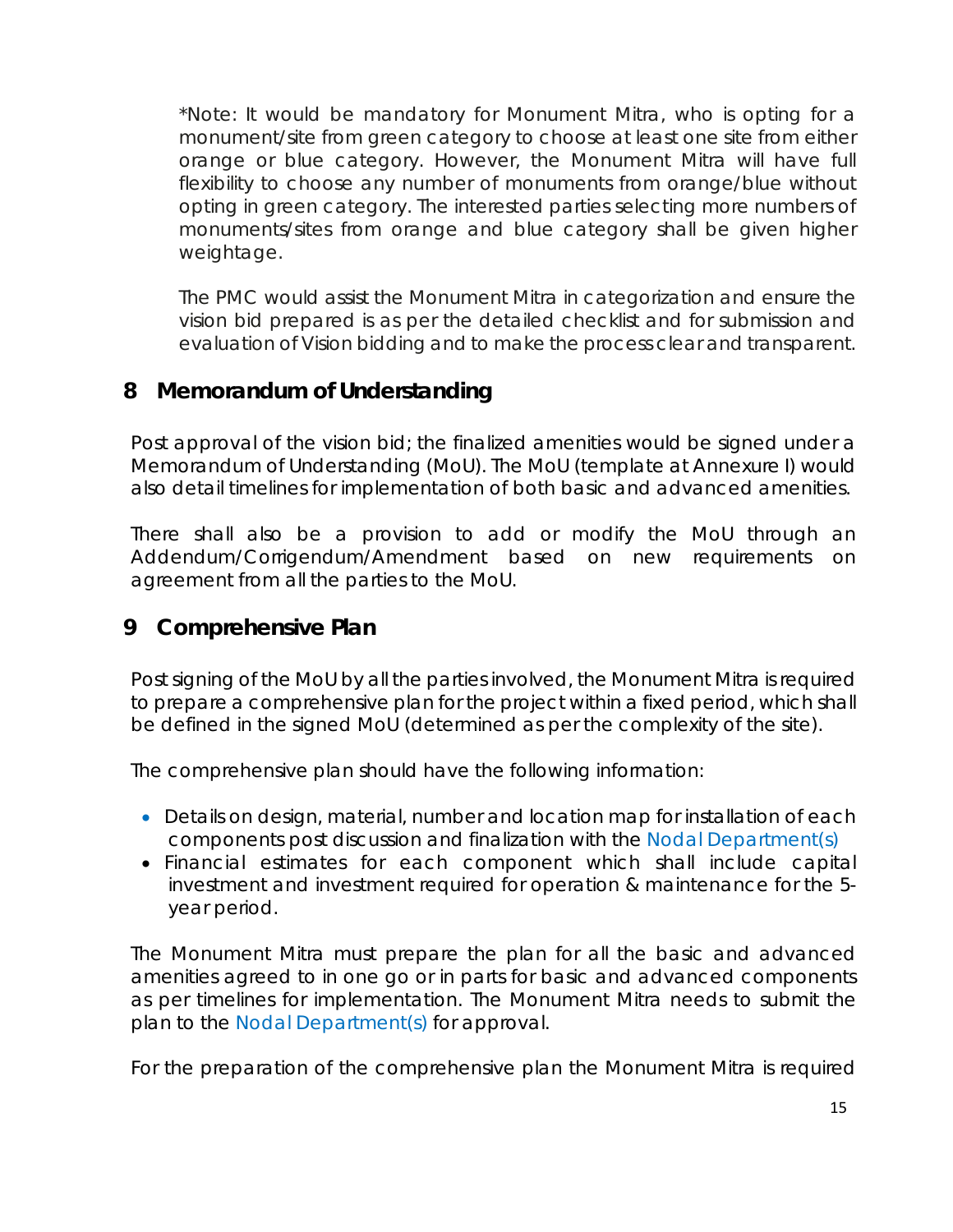to follow the procedure given below. The Monument Mitra shall be allowed to commence work on execution of amenities at the site under the project only after approval of the comprehensive plan by the Monument Mitra.

- Monument Mitras are required to meet with respective local site officers of the Nodal Department(s) (Superintending Archaeologist (SA), ASI / State Government / etc.), before initiating the process of execution of works. The purpose is to apprise the local officer about the project and its objective as well as to ascertain relevant guidelines, designs, material to be used, etc. for execution of amenities as defined in the awarded MoU.
- Post their meeting and discussion with the respective local officer of the Nodal Department, the Monument Mitras will prepare and submit the Comprehensive Plan (Hard + Soft Copy) at their office, with copy to the Ministry of Tourism and the Nodal Department, for required approval.
- Monument Mitras are required to get all the necessary approvals in writing from the respective Nodal Department(s), before commencing any work at the site. The Monument Mitras are also required to document all communication/ discussion etc. with respective Nodal Department of their site(s) under the project.

The Monument Mitra may refer to the service level guidelines for proposed amenities and facilities for preparation of their Vision Bid, provided on the Adopt a Heritage website <https://adoptaheritage.in/>. However, the proposed asset preparation should be as per the heritage and other byelaws of respective monuments/tourist sites. At any conflicting juncture heritage and other byelaws will supersede asset service level guidelines.

### <span id="page-15-0"></span>**10***.* **Project Monitoring**

The entire program is 'service oriented'. Provision of basic and advanced amenities would be assured to the tourists visiting the heritage sites by the Monument Mitra. Targets for service delivery would be pre-set and benchmarked before being accepted as yardsticks to measure. Monitoring activities would be carried out during project implementation and throughout its O&M period.

- Oversight and Vision Committee, Implementation Committee and Monument Committee would periodically monitor the project through designated officers and Project Management Consultant (PMC).
- Both offline and online mode monitoring would be done with periodic site visit & audit of progress will be carried out by the all parties of the MoU and the PMC
- The Monument Mitras are required to prepare a monthly progress/service delivery report of the work executed at their respective site which should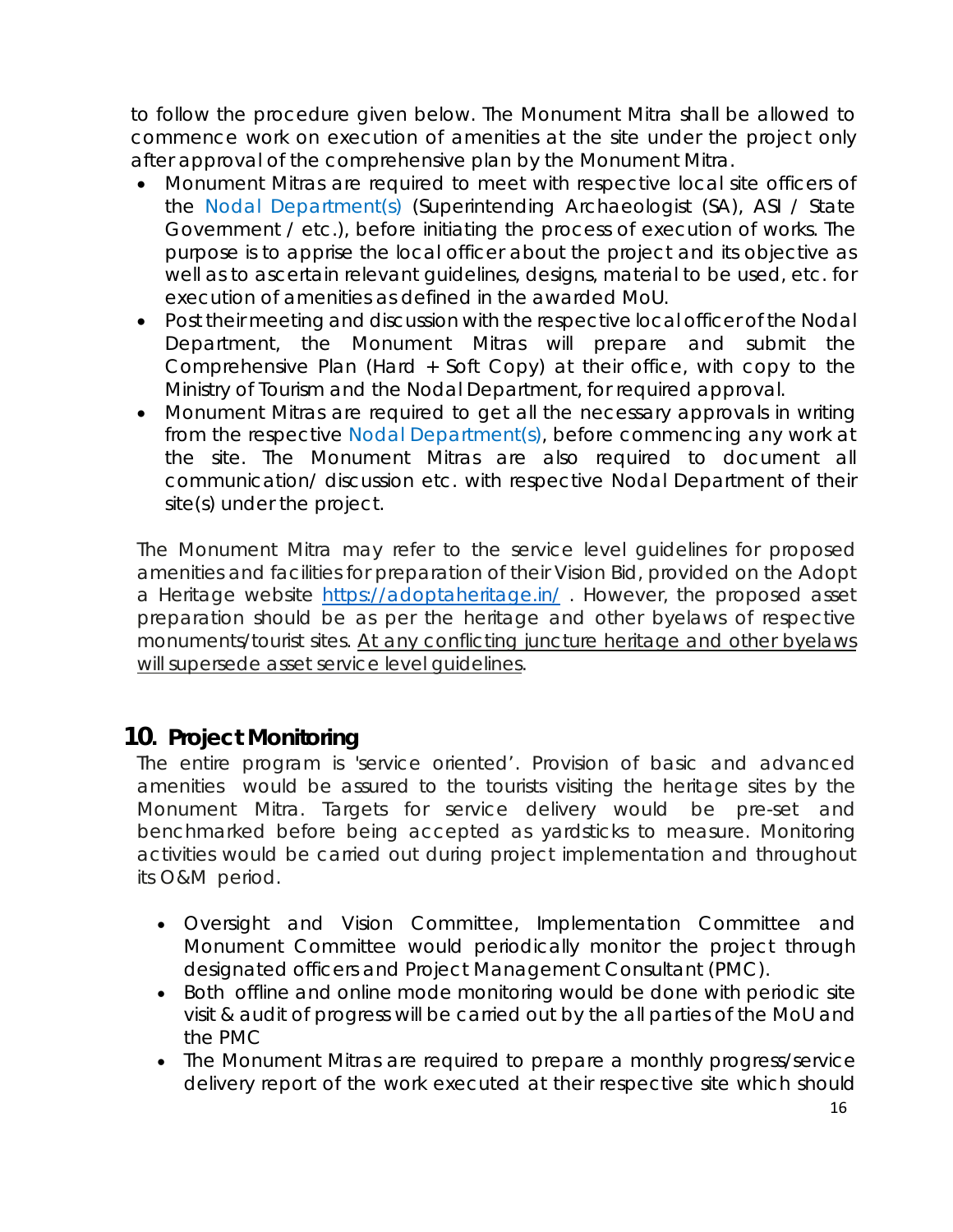be supported with photographs of the work executed and highlighting issues, if any.

• Monument Mitras shall submit the service delivery report (monthly progress report) with tourist feedbacks by **5th of every month** marking a copy to the Nodal Department(s), Ministry of Tourism and all other concerned departments under the MoU. The progress report template for which is provided at **Annexure II**.

### <span id="page-16-0"></span>**11. Grievance Redressal**

The project shall also address grievances received from citizens and consumers regarding the basic and advanced amenities including semi commercial amenities being maintained or operated by the Monument Mitra.

- Monument Mitra would be required to arrange for capturing feedback systems/tools (e.g. Smiley Terminal, Smiley Answers etc.) for their services
- Monument Mitra would be required to display a feedback or information board at the site and inform customers to send complaints regarding services on the email id: [adoptaheirtage-tour@gov.in.](mailto:adoptaheirtage-tour@gov.in)
- The receipt and processing of complaints from citizens and consumers related to standard of services for the activities provided by the Monument Mitra would be examined and dealt with by the designated Committees.

### <span id="page-16-1"></span>**12. Project Process Timelines**

The project timelines have been designed to streamline all the processes of submission, approvals and implementation.

Accordingly, the following timelines were proposed so that it takes an overall time frame of 6 months from shortlisting of Expression of Interest to Signing of MoU.

| <b>SN</b>      | <b>Activity</b>           | <b>Timelines</b>                             |
|----------------|---------------------------|----------------------------------------------|
|                | Submission of Eol         | By the prospective agency                    |
| $\overline{2}$ | Issuance of Lol           | Post Approval of Eol                         |
| 3              | Submission of Vision Bid  | Within 2 months of handing over of Letter of |
|                |                           | Intent                                       |
| $\overline{4}$ | Signing of MoU            | Within 2 months of approval of Vision Bid    |
| 5              | Submission<br>Оf          | Within 1 month of signing of MoU (may vary   |
|                | Comprehensive Plan        | depending on the complexity of the sites)    |
| 6              | Project implementation    | Post approval of Comprehensive plan          |
|                | <b>Project Monitoring</b> | As per agreed schedule in the MoU            |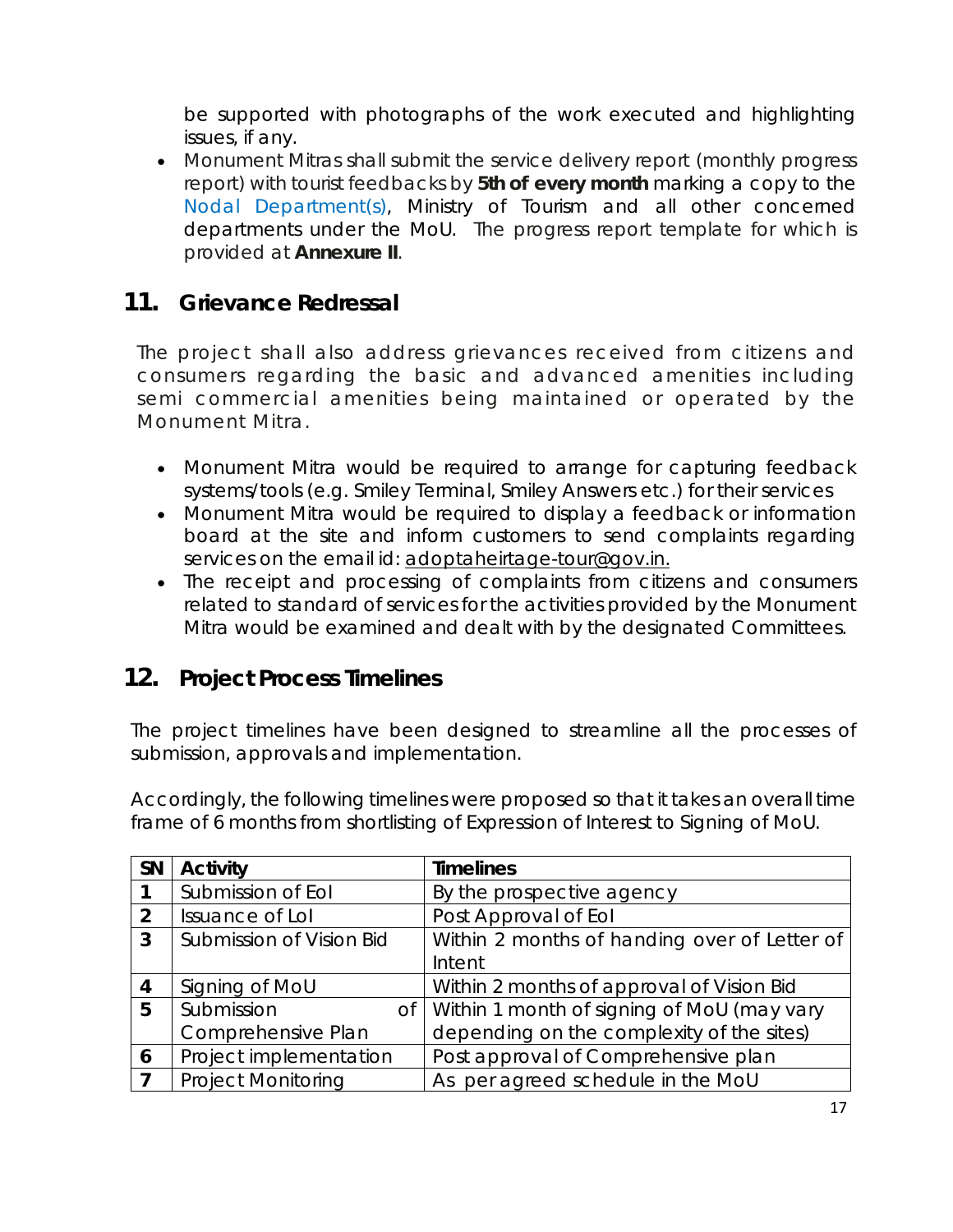The 6-month period also includes convening the Oversight and Vision Committee for shortlisting Expression of Interest and evaluation of the vision bids by the same.

### <span id="page-17-0"></span>**13. Project Financial Structure**

### <span id="page-17-1"></span>**13.1 Capital Investment Plan**

The project focuses on active participation of Monument Mitras (Public and Private sector Companies, Trusts and Individuals) to ensure a sustainable model in maintaining monuments/sites in partnership with Ministry of Tourism, Ministry of Culture, ASI, State Governments, etc.in this initiative.

Major part of capital and recurring cost for basic and advanced amenities shall essentially be through private sector and public sector participation, essentially through CSR. The mode of CSR expenditure can be through Trusts/ Societies/ Section 8 Company set up by the Company itself, directly by company (for advanced amenities) and by Trust/ Societies set up by Central or State Government or entities for the purpose of CSR activities.

In the latter phases' resources can be channelized from various funding routes and by having convergence of programmes/ schemes of the Ministry of Tourism and with other ministries.

### <span id="page-17-2"></span>**13.2 Operation & Maintenance Plan**

The Monument Mitra would finance activities, operate & maintain the facilities on their own rather than claim or transfer funds to or from any Government Body or department.

The tentative operation and maintenance costs of the monument shall be worked out by Monument Mitras at the time of 'Vision Bidding' as mentioned in their 'Vision & Financial Structure' section and emphasis shall be given to working out options for sustainable operation and maintenance models through innovative revenue generation options. For maintenance of the assets created, the experience and expertise of delivering similar projects by the respective Monument Mitras shall be leveraged. The Monument Mitra shall undertake the execution of the work directly or outsource the work through any competent agency under its overall supervision and that of the Nodal Department(s).

The Monument Mitra is required to share the agreements executed with these agencies with the Nodal Department(s) and Ministry of Tourism for transparency of operations.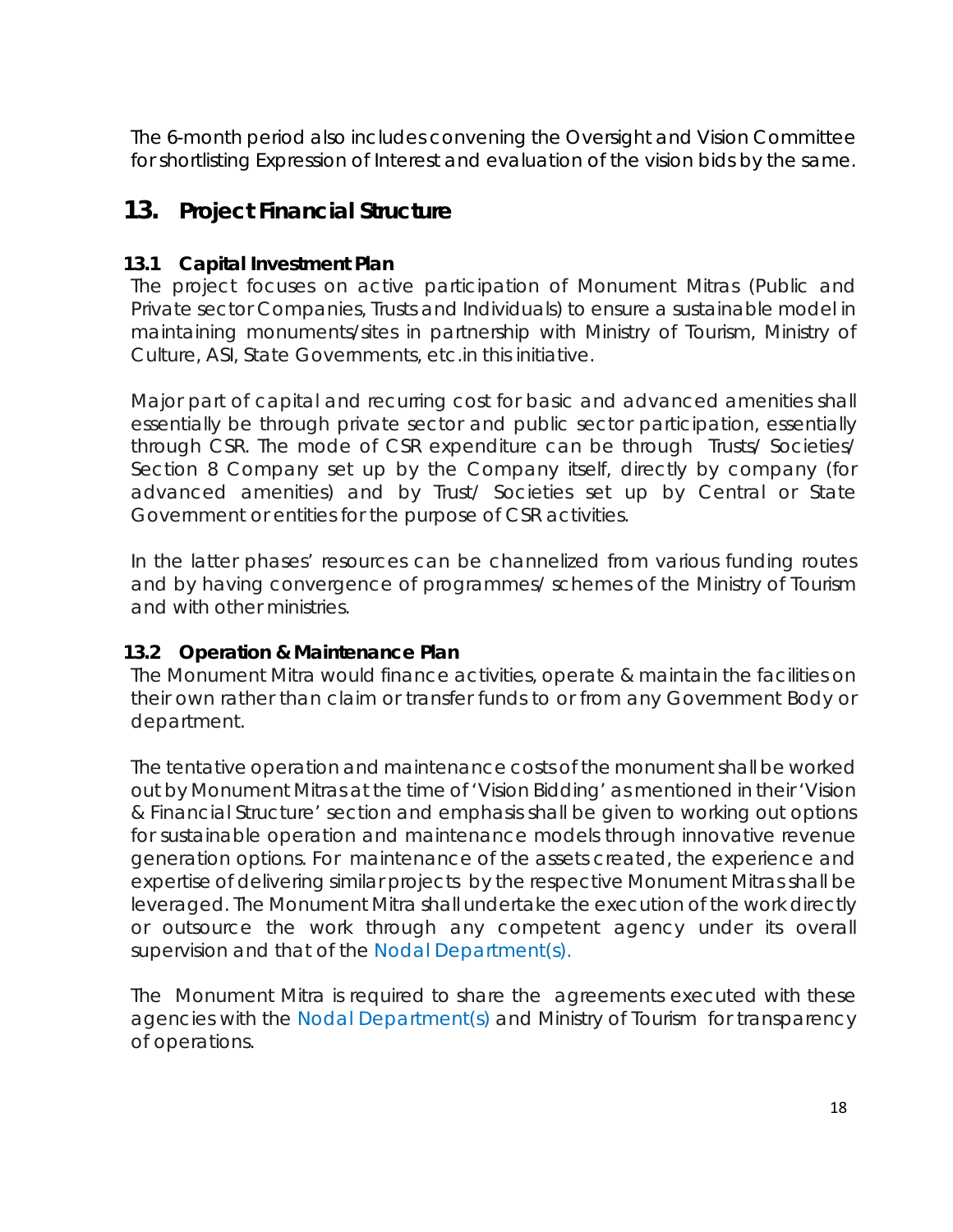### <span id="page-18-0"></span>**14. Semi Commercial Activities**

To ensure active participation and sustenance of the advanced amenities such as Sound and Light show, Visitor Centre, Interpretation Centre etc., the Monument Mitra would also be given extra provision to work on a commercial model to augment their financial resources

These amenities (SEL show, Visitor Centre, Snack Counter, Souvenir Shop etc.) would be approved by the Oversight & Vision Committee as a part of the vision bidding process. These amenities are to be called "Semi-Commercial" amenities.

For these amenities, collection of fees would be allowed, however any revenue generated through the proposed amenities would be put back to sustain development, operations and maintenance at the adopted monument.

### <span id="page-18-1"></span>**14.1 Joint Committee**

The primary responsibility of ensuring compliance to the required standard of the services of the Semi-Commercial activity would be on the Monument Mitra. The monitoring or services, decision on costing and grievance redressal would be undertaken by a joint committee as detailed below (The composition of the committee shall be modified according to the stakeholders for the site)

| Nodal Department (ASI/State Archaeology Dept etc.) | <b>Chairperson</b> |
|----------------------------------------------------|--------------------|
| Ministry of Culture                                | Member             |
| <b>State Government Representative</b>             | Member             |
| Ministry of Tourism                                | Member             |
| <b>Monument Mitra</b>                              | Member             |

#### <span id="page-18-2"></span>**14.2 Roles & Responsibilities of the Joint Committee:**

Monitoring of Services: The committee will monitor the standard of services provided by Monument Mitra & finalize the fees for SEL show and Visitor Centre for each of the semi-commercial amenity and rates for items under snack counter and souvenir shop.

Decision on Costing**:** The Monument Mitra shall prepare a proposal on the rates and items for Semi-Commercial activities and present it before the Joint Committee. The fees & rates for the semi-commercial amenities would be recommended by the Joint Committee for direction and approval to the Oversight & Vision committee.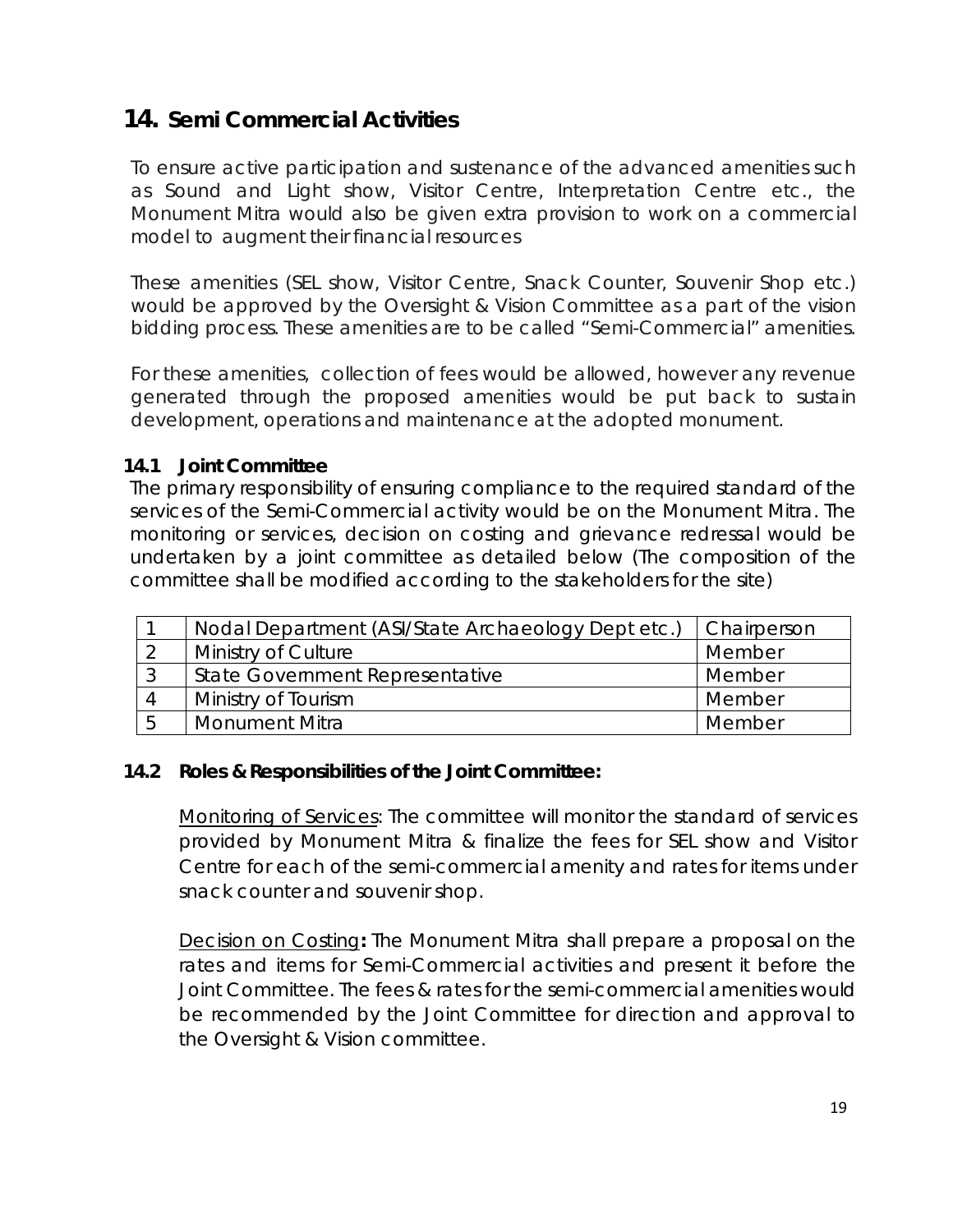Grievance Redressal**:** The receipt and processing of complaints from citizens and consumers related to standard of services for semi-commercial activities would be initially examined and dealt by the Joint Committee. The Monument Mitra would be required to display the information on the Adopt a Heritage project at the location of operation of these amenities and inform customers to send complaints regarding services on the email id: [adoptaheirtage-tour@gov.in.](mailto:adoptaheirtage-tour@gov.in)

### <span id="page-19-0"></span>**14.3 Accounting Procedure for Semi-Commercial Activities**

Opening of Account**:** A separate dedicated account will be opened and operated by Monument Mitra for the project. The Monument Mitra would be required to open the account before commencing any commercial activity and share the details of the account with Joint Committee.

Revenue Collection**:** Any revenue generated through the semi-commercial activities and from any other associated activity pertaining to the project as approved by the Oversight & Vision Committee shall be deposited in this dedicated account.

Revenue Utilization**:** Residual interest accrued if any will also be retained in this account. The funds shall be only deployed for sustaining operation and maintenance activities of the opted sites and will not be utilized to recover capital expenditures. The Monument Mitra shall provide information all costs related to capital invested and O&M utilized for amenities with detailed breakup in their monthly progress reports along with bills to support the expenses.

Post operation & maintenance, surplus funds, if any, may be deployed for future development of tourism amenities only with prior approval of Oversight & Vision Committee.

In case of termination or completion of MoU tenure or discontinuation of Monument Mitra post MoU tenure, balance / surplus revenue in the account (if any) is required to be transferred to Nodal Department(s) and shall be deployed for sustaining operation and maintenance activities and developmental activities of the opted sites.

Account Audit & Monitoring**:** The Monument Mitra would be required to get his dedicated account audited quarterly by CAG empaneled Chartered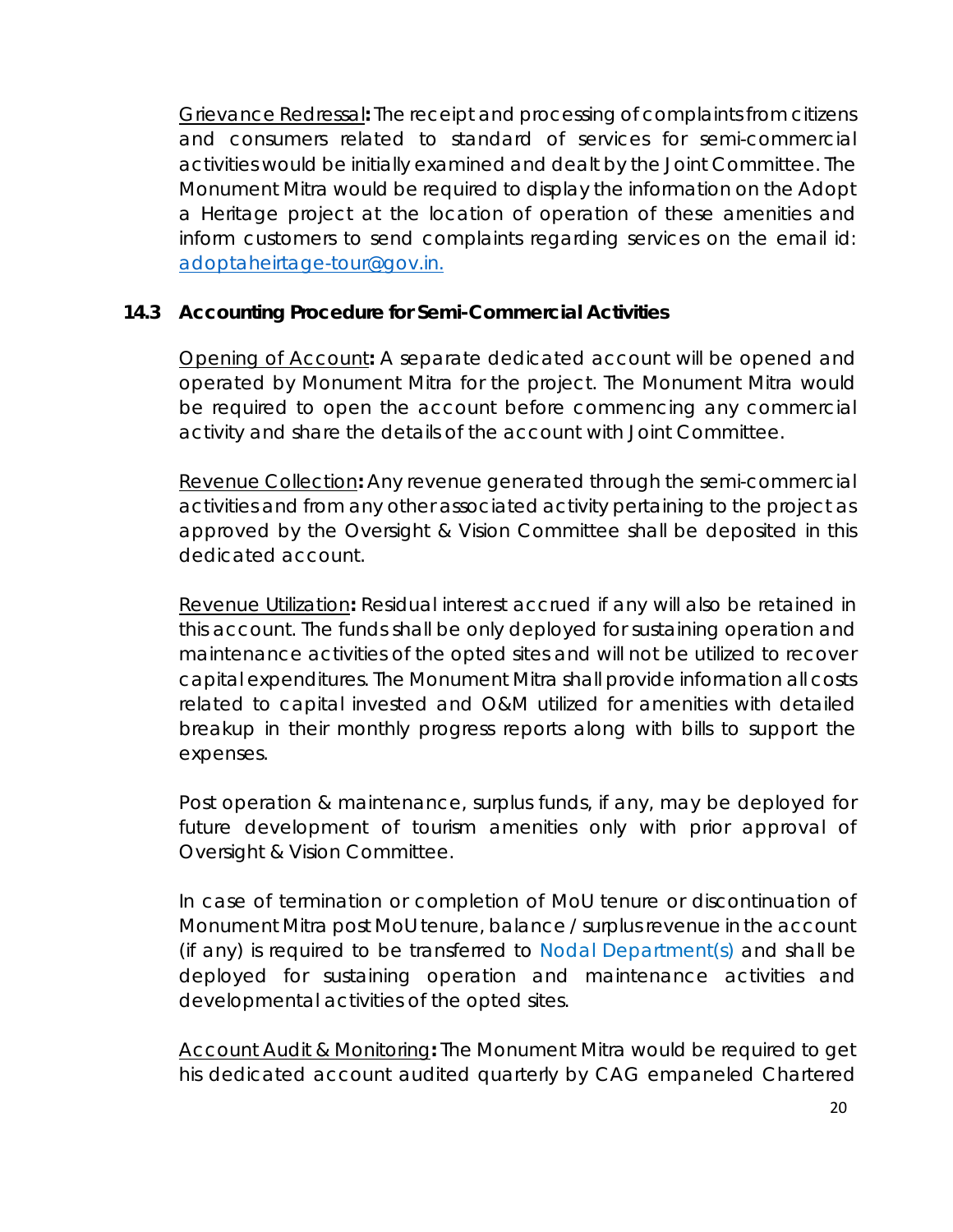Accountant and shall produce a statement of accounts duly certified and signed by Chartered Accountant to the Nodal Department. It shall be verified during audit that the amounts collected for specified semi commercial activities of a site have been utilized solely for purpose of operation and maintenance/development of the approved tourism amenities at the adopted site and not for recovery of capital or other cost.

### <span id="page-20-0"></span>**15. Project Duration**

This project is initially proposed to be implemented for 5 years subject to the review of the performance at any time. In case of unsatisfactory performance and non-compliance of guidelines the MoU is liable to be terminated.

The term period of 5 years shall be from the date of handover/commencement of work, extendable further for a period mutually agreed by all stakeholders depending on recommendation of the Oversight & Vision Committee. The recommendation shall be based on periodic review of performance of staff, quality of work, operation and maintenance, tourist feedback, impact on tourist footfall etc. In the event of delay in commencement of work by the Nodal Department, the term period shall be extendable by a period equivalent of such delay.

The Monument Mitra is required to inform all the parties of the MoU within a period of a month in event of commencement of any business changes such as mergers and acquisitions and other related issues of compromises, arrangements and reconstructions. In event of delay in implementation from the Monument Mitra, due to such business change processes the Oversight & Vision Committee shall evaluate and decide on extension/nonextension of project duration.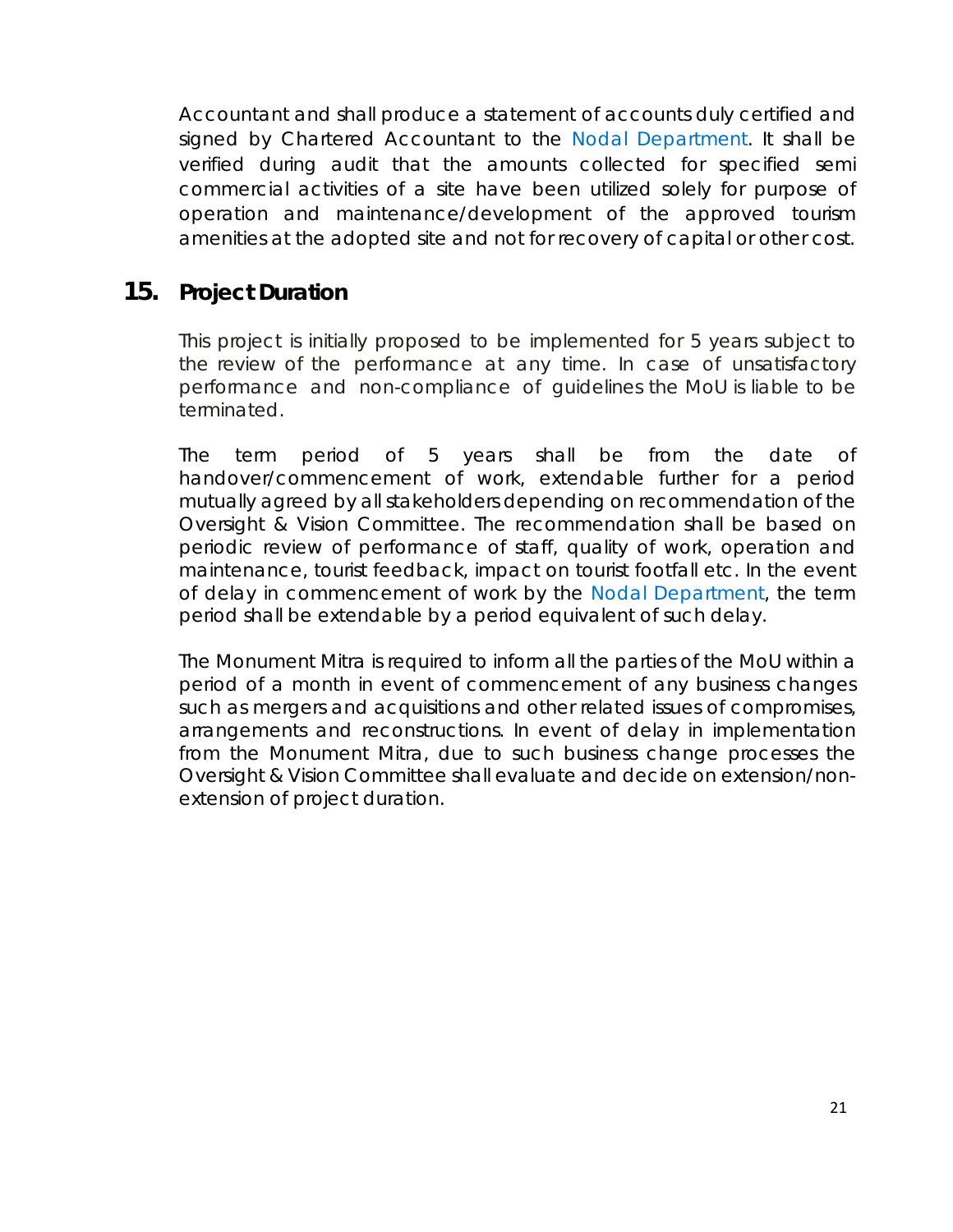### <span id="page-21-0"></span>**ANNEXURE I**

#### **MEMORANDUM OF UNDERSTANDING**

**For**

### **<NAME OF SITE>, <STATE>**

This QUADPARTITE MEMORANDUM OF UNDERSTANDING ('MOU') is executed on this <DATE><MONTH>, <YEAR> at New Delhi among

MINISTRY OF TOURISM, Government of India, having its office at Transport Bhawan, 1, Parliament Street, New Delhi – 110001 acting through its Secretary, hereinafter called "MoT" which expression shall, unless repugnant to the context of meaning thereof, include its successors and permitted assigns of the FIRST PARTY

#### AND/ OR

NAME OF THE DEPARTMENT *(nodal department(s) for a site)*, Government of ………, having its office ………………………… acting through its ……………, hereinafter called "………………." which expression shall, unless repugnant to the context of meaning thereof, include its successors and permitted assigns of the XXXX PARTY

#### AND

<NAME OF FIRM>, a Company/Trust incorporated under the Companies Act, 1956/ Trust Act, having its registered office at <ADDRESS> acting through its Authorized signatory <NAME OF AUTHORIZED SIGNATORY> vide Board Resolution dated <DATE><MONTH><YEAR> (hereinafter referred to as Office) of the XXXX PARTY (to be called henceforth 'MONUMENT MITRA').

#### WHEREAS:

- (a) The Ministry of Tourism in collaboration with Ministry of Culture and ASI has announced a project "Adopt a Heritage" for adoption of heritage sites/monuments in collaboration with the Monument Mitras, which enables adoption of heritage sites/monuments and other tourist sites to provide and maintain various basic and advanced amenities as decided by the 'Oversight and Vision Committee', such as public conveniences, drinking water, cleanliness of the monument, accessibility for all, signage, Wi-Fi, cloakroom, illumination and night viewing, snack counter, surveillance system, tourist facilitation cum interpretation center, digital interactive kiosk, light and sound shows etc.
- (b) **WHEREASMonumentMitra**throughitsCorporateSocialResponsibility/direct investment at no cost to Government of India, intends to take up the cause of development and O&M of amenities at **<Name of Site>, <State>** under the "Adopt a Heritage" project (hereinafter called the **"Project"**).
- (c) **WHEREAS** destinations proposed in this project are undersupervision of Nodal Department [Name of the department(s)].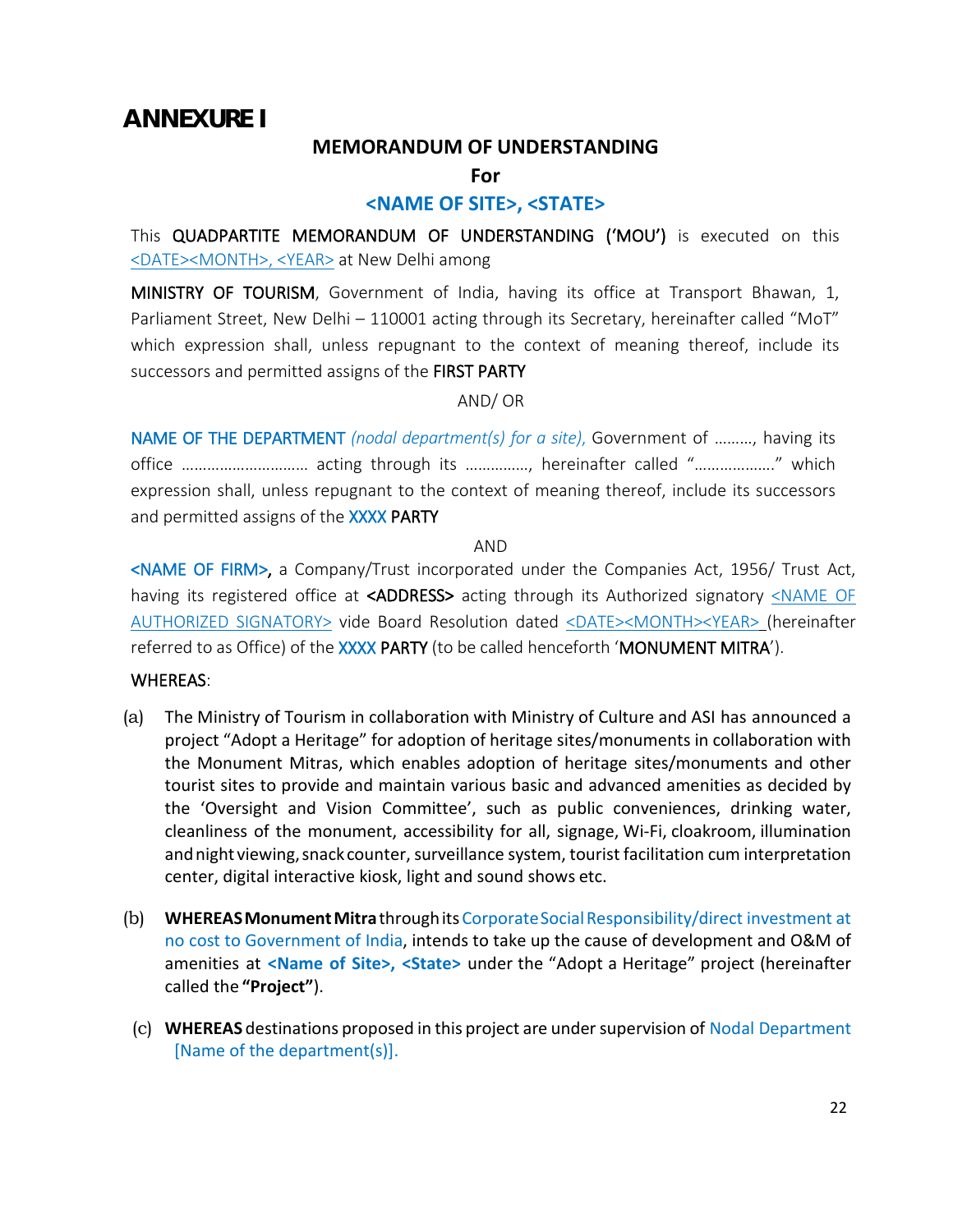### **1. DEFINITIONS**

- 1.1 "**Nodal Department**" means [Name of the department(s) under which the monument/site is protected].
- 1.2 "**Cost**" means the cost of preparing a development plan, detailed project report as contained in the estimate.
- 1.3 In the context of this MoU, "**Development**" means the construction, landscaping, illumination, upgradation, refurbishments, operation and maintenance of activities related to provision, development and maintenance of tourist amenities.
- 1.4 "**Tourist amenities**" means various essential and experiential tourist facilities meant to be provided for the tourist. The amenities can be bifurcated into below categories as per project guidelines

### **A. Basic amenities**

Basic amenities are an important aspect in tourism as they can augment the popularity of the place; and facilitate repeated visits and mouth to mouth publicity as a promotional tool. Basic amenities at any tourist place are first and foremost right of the tourist as every single visit to the monument gives impetus to the local economy. Basic amenities are important irrespective of their financial feasibility in project structuring. The indicative list of basic amenities within and surrounding areas are as below:

- Public conveniences (Toilet Facilities)
- Drinking water facilities/ water kiosk
- Ease of Access/ Barrier Free Monuments/ Accessibility for All: differently abled friendly toilets, ramps, wheelchair facility, braille signages, monument models
- Cleanliness of site/ Swachh Monument (Cleanliness of the monument, including complete polythene ban)
- Illumination (interior & exterior)
- Signage (Information and Directional Signages)
- Benches
- Dustbins
- Wi-Fi
- App based Multilingual Audio-Guide
- Point of Sale Terminal (PoS) machines at the Ticketing Counters to promote cashless transactions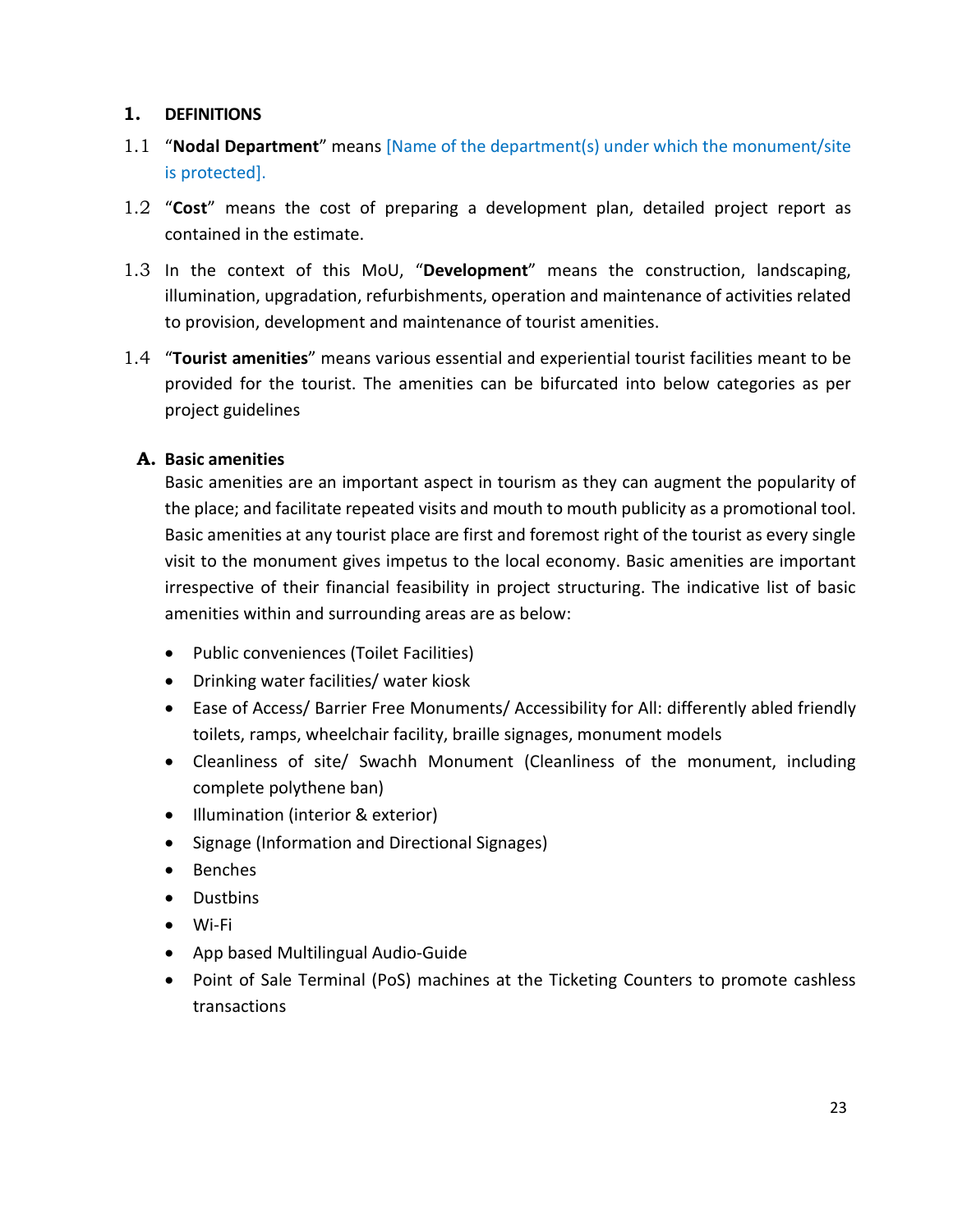### **B. Advanced amenities**

Advanced amenities shall be planned as per the identified monument's tourist footfall and financial feasibility of proposed interventions. The indicative list of Advanced Amenities is as below:

- Snack Counter ( Ready to Eat Snacks & Drinks )
- Basic souvenir shop promoting local art and craftsmanship
- Facilitation of night visits to monuments under adaptive use within permissible guidelines of the nodal department (ASI, State Government etc. heritage byelaws)
- Advanced surveillance system (Like PTZ based CCTV cameras)
- Tourist Facilitation cum Interpretation Centre (Tourist Multi-Purpose Centre) with facilities like museum, shopping/souvenir shop, cloakroom, toilet, drinking water, money exchange etc.
- Technology based interpretation techniques (Augment Reality, Virtual Reality etc.)
- Digital Interactive Kiosk, Digital (LED) screening
- Light and Sound Shows
- Cultural shows
- Battery-operated vehicles/Golf Carts
- 1.5 "**Semi Commercial Activity**" mean any activity ancillary to operation of the site including Sound & Light Show, Basic Souvenir Shop, Snack Counter, Cultural Events etc. necessary to sustain Operations & Maintenance (O&M) and developmental activities at the adopted site under the MoU.
- 1.6 **"Heritage sites"** means works of man or the combined works ofnature and man, and areas including archaeological sites which are of outstanding universal value from the historical, aesthetic, ethnological or anthropological point of view. The definition incorporates below categories:
- 1.6.1. "**Monuments**" means architectural works, works of monumental sculpture and painting, elements or structures of an archaeological nature, inscriptions, cave dwellings and combinations of features, which are of outstanding universal value from the point of view of history, art or science. Monument here shall refer sites of national importance by the Central Government as per the Ancient Monument Archaeological Sites and Remains Act, 1958 and corresponding states' acts related to it.
- 1.7 "**Heritage Sites/monuments**" mean those that have been identified under the Adopt a Heritage project by 'Oversight & Vision Committee', and other places added as & when the 'Oversight and Vision Committee' approves.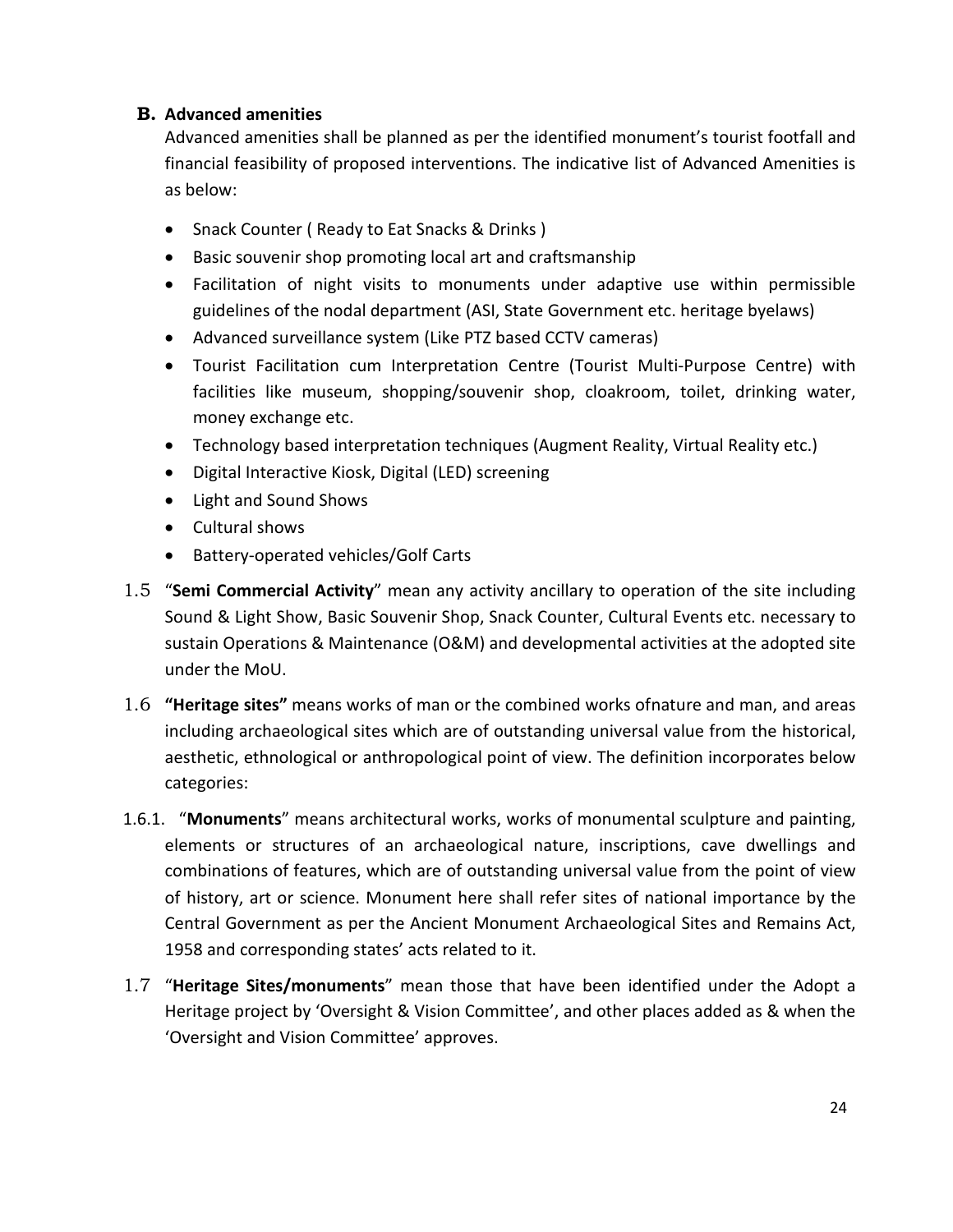#### **2. NOW THIS MEMORANDUM OF UNDERSTANDING WITNESSETH AS FOLLOWS:**

- 2.1 **MONUMENT MITRA** is interested to take up the cause of adoption of monumentunderthe Corporate Social Responsibility and accordingly has identified <Name of Site>, <State> and intends to provide facilities in consultation with the Nodal Department(s).
- 2.2 The 'Oversight and Vision Committee' has consented to the developmental activities proposed by the **MONUMENT MITRA** at the monument and agrees to the same.
- 2.3 For the purpose of this MoU, details of the amenities/facilities to be undertaken by the **MONUMENT MITRA** is given below:

| <b>Basic Amenities</b>    |
|---------------------------|
|                           |
|                           |
|                           |
|                           |
|                           |
|                           |
|                           |
|                           |
|                           |
|                           |
| <b>Advanced Amenities</b> |
|                           |
|                           |
|                           |
|                           |
|                           |
|                           |

(The MONUMENT MITRA agrees to carryout complete execution, operation and maintenance of the amenities taken up as a part of the project, including payment of utility bills for the period of this MoU)

- 2.4 **MONUMENT MITRA** shall prepare a **Comprehensive Plan** for the project within thirty days of signing of this MoU. The detailed plan is required to be shared with the Nodal Department(s) prior to commencement of actual work at the site. MONUMENT MITRA shall undertake the execution of the work directly or outsource the work through a competent agency under its overall supervision and that of Nodal Department(s).
- 2.5 **MONUMENT MITRA** shall prepare regular **Monthly Progress Reports** regarding implementation of amenities and submit to all the parties of the MoU in the template provided under project guidelines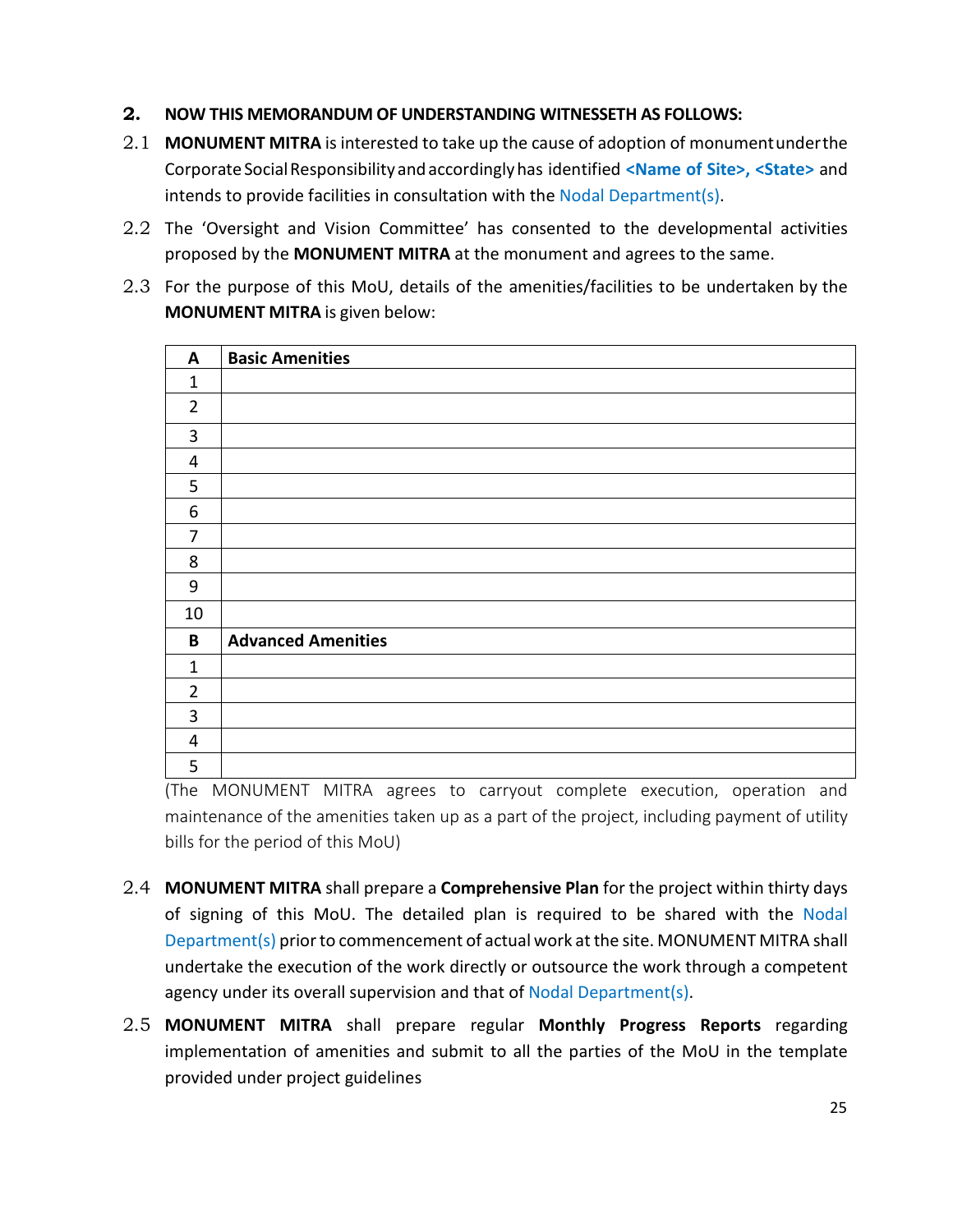- 2.6 Details of the work schedule to be undertaken by the **MONUMENT MITRA** is as per **Annexure-I**.
- 2.7 Oversight and Vision Committee will acknowledge the contribution by the **MONUMENT MITRA** towards developmental activities by way of signage/plaques etc. at appropriate place. The placement, contents and size of the signage/plaques etc. will be decided with mutual consent with the 'Oversight and Vision Committee' while ensuring that the same is in tune with the aesthetic value of the monuments and surroundings of destinations. Details of proposed visibility requirement is attached in **Annexure-II**.
- 2.8 The work/execution of the activities by the Monument Mitra or its agencies shall not cause any hindrance to [Nodal Department(s)] or its representative in carrying out other works in the monument or in free movement of the visitors.
- 2.9 **MONUMENT MITRA** shall not violate the provisions of the AMASR Act, 1958 and Rules, 1959.

#### **3. FINANCING AND SCHEDULING**

- 3.1 **MONUMENT MITRA** agrees to finance the activities, operate & maintain (O&M) the facilities on their own as approved by the committee rather than transfer of funds to any Government Body or Department.
- 3.2 **MONUMENT MITRA** agrees to ensure that adequate funding is provided to develop, improve and maintain the facilities for initial five (5) years.
- 3.3 The adoption period is for initial five (5) years subject to annual review of performance of staff, quality of work, O&M, tourist feedback, impact on tourism etc.
- 3.4 **MONUMENT MITRA** agrees during period of adoption that no revenue shall be generated from the public as collection fee, convenience fee etc. However, in case any fees are planned to be charged it will be subjected to specific clearance of the relevant Government parties to the MoU. Any, revenue generated through the proposed activities is required to be put back to sustain development, operations and maintenance at the adopted monument.

#### **4. SEMI COMMERCIAL ACTIVITIES – REASONABILITY OF RATES AND STANDARD OF SERVICES**

- 4.1 The primary responsibility of ensuring compliance to the required standard of the services would be on **MONUMENT MITRA**.
- 4.2 The reasonability of the rates charged for the provision of services, if any, would be decided by the **Joint Committee headed by** Nodal Department(s) **and comprising of**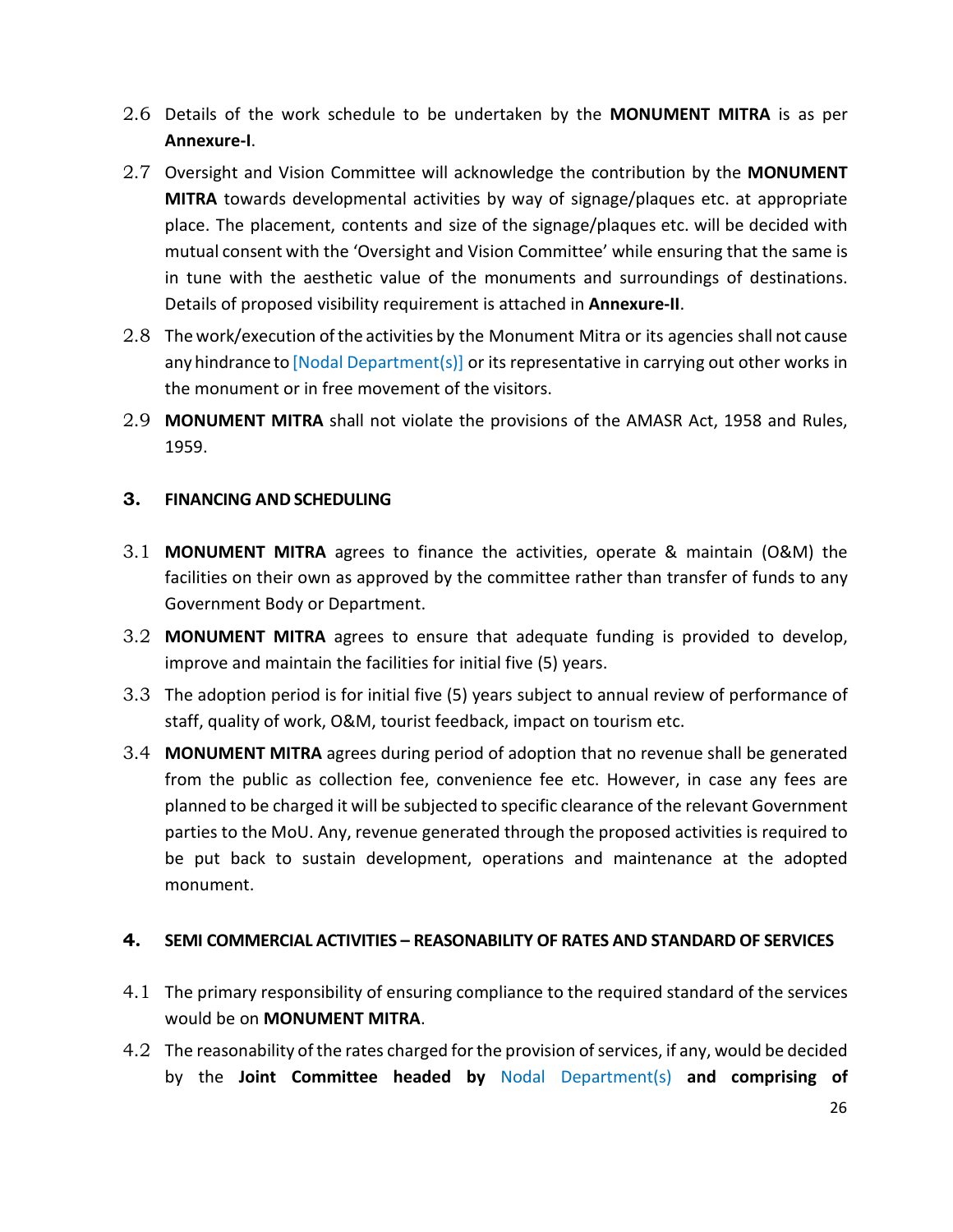**representatives of from all parties to this Memorandum of Understanding**. The committee will also monitor the standard of services and redress grievances of semicommercial activities undertaken by the **MONUMENT MITRA**

- 4.3 A separate dedicated account will be opened and operated by **MONUMENT MITRA** for the project. Any revenue generated through the semi commercial activities and from any other associated activity pertaining to the project as approved by the Oversight & Vision Committee shall be deposited in this dedicated account. Residual interest accrued if any will also be retained in this account. The funds shall be only deployed for sustaining operation and maintenance activities of the opted sites and will not be utilized to recover capital expenditures. Post operation & maintenance, surplus funds, if any, may be deployed for future development of tourism amenities only with prior approval of Oversight & Vision Committee. In case of termination or completion of MoU tenure or discontinuation of Monument Mitra post MoU tenure, balance / surplus revenue in the account (if any) is required to be transferred to Nodal Department(s) and shall be deployed for sustaining operation and maintenance activities and developmental activities of the opted sites.
- 4.4 The **MONUMENT MITRA** would be required to get this dedicated account audited quarterly by CAG empaneled Chartered Accountant and shall produce a statement of accounts duly certified and signed by Chartered Accountant to the Nodal Department(s). It shall be verified during audit that the amounts collected for specified semi commercial activities of the opted site have been utilized solely for purpose of operation and maintenance/development of the approved tourism amenities at the adopted site.
- 4.5 It is mutually agreed that this MoU shall not in any way alter the legal status of the monument/developmental activities that vests and shall always remain vested with the Nodal Department(s).

#### **5. DURATION OF MEMORANDUM OF UNDERSTANDING (MoU)**

- 5.1 This MoU shall be valid for a period of five (5) years (the "TERM") from the date of commencement of work, extendable further for a period of five (5) years depending on recommendation of Oversight & Vision Committee based on periodic review of performance of staff, quality of work, operation & maintenance, tourist feedback, impact on tourism etc.
- 5.2 In the event of a delay in the commencement of work by the Nodal Department(s), the term of the MoU shall be extendable by a period equivalent to such delay.

#### **6. MANAGEMENT STRUCTURE**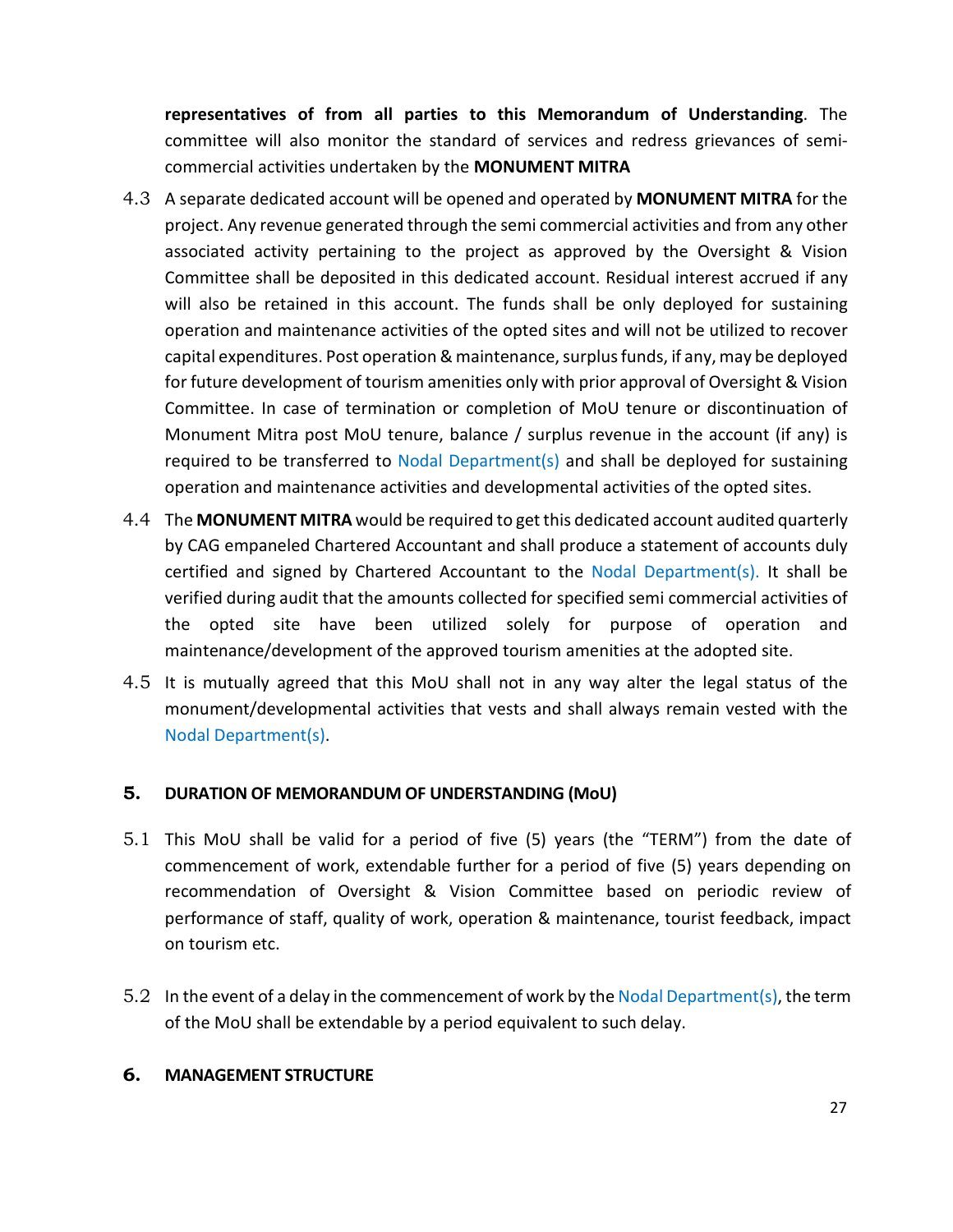The management structure would consist of the following committees and stakeholders whose functioning would be as mentioned below:

### **A. Oversight and Vision Committee:**

### A.1 Committee Composition:

| 1              | Co-chaired by Secretary (Tourism) and Secretary (Culture)    | Chairperson    |
|----------------|--------------------------------------------------------------|----------------|
|                |                                                              |                |
| $\overline{2}$ | Director General (ASI)                                       | Member         |
| 3              | Director General (Tourism)                                   | Member         |
| 4              | Joint Secretary (Culture)                                    | Member         |
| 5              | Addl. Director General (ASI)                                 | Member         |
| 6              | Representatives from other Ministries/ State Governments/    | <b>Members</b> |
|                | Departments who can be co-opted as and when required for co- |                |
|                | ordination                                                   |                |
| 7              | Addl. Director General (Tourism) /Joint Secretary (Tourism)  | Convener       |

The Project Management Consultant (PMC) appointed by the Ministry of Tourism will support the Oversight & Vision Committee

### A.2 Indicative Roles & Responsibilities:

- 1. Enunciate the vision and chalk out the road map for the project and provide platform for exchange of ideas.
- 2. Coordinate to oversee all operations, steer, and review and monitor overall performance of the project and provide guidance on specific issues relating to the project.
- 3. Conduct the 'Vision Bidding' and select the 'Monument Mitras' from the bidders after evaluation
- 4. Oversee the planning, sanctioning and execution of the project sites and the overall monitoring
- 5. Power of termination of MoU of Monument Mitras in case of noncompliance of guidelines, or any other reason of non-performance.
- 6. The Committee would also decide based on recommendations of the Implementation and Monument Committee for dropping agencies and their proposed sites/intervention due to reasons such as on non-submission of documents or non-compliance of timelines.

### **B. Implementation Committee:**

### B.1 Committee Composition:

| 1.   Co-Chaired by Director General (Tourism) & Director General (ASI)   Chairperson |  |
|--------------------------------------------------------------------------------------|--|
|                                                                                      |  |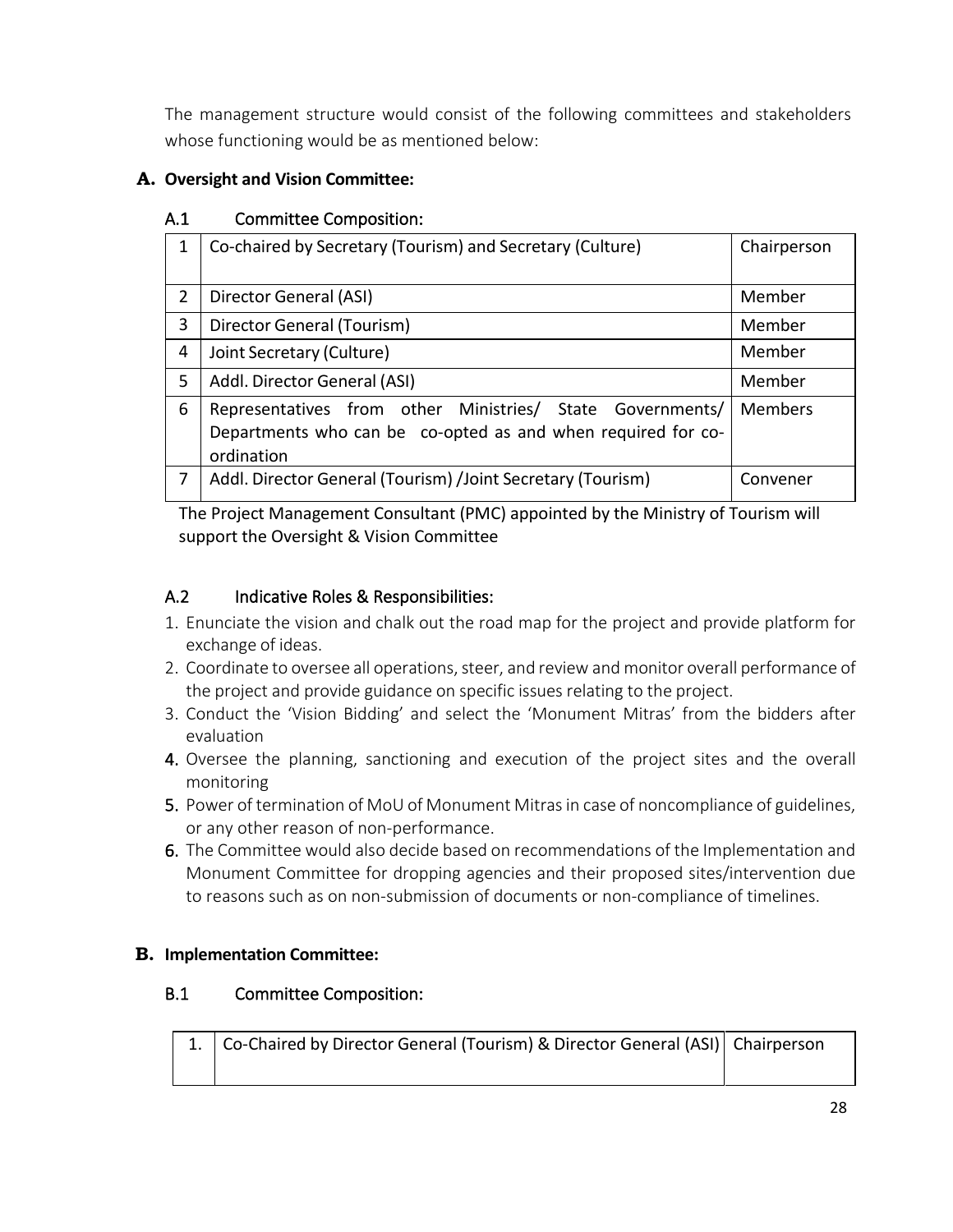| 2. | Member Secretary, National Monument Authority               | Member   |
|----|-------------------------------------------------------------|----------|
| 3. | Additional Director General (Tourism)                       | Member   |
| 4. | Joint Secretary (Culture)                                   | Member   |
| 5. | <b>Additional Director General (ASI)</b>                    | Member   |
| 6. | Joint Director General (Archaeological Survey of India)     | Member   |
| 7  | Director (Monuments), Archaeological Survey of India / Dy.  | Member   |
|    | Secretary, Ministry of Culture                              |          |
| 8. | Director/Dy. Director General (Travel & Trade), Ministry of | Convener |
|    | Tourism                                                     |          |

The Project Management Consultant (PMC) appointed by the Ministry of Tourism will support the Implementation Committee.

### B.2 Indicative Roles & Responsibilities:

- 1. Guide the selected 'Monument Mitras' for getting the necessary clearances, approvals and NOCs.
- 2. Assist the 'Monument Mitras' in the 'joint inspection' exercise in each of the heritage sites /monument or tourist site for the 'Need-Gap Analysis'.
- 3. Recommend mid-course corrections in the implementation tools.
- 4. Periodical oversight and review of proposed/ongoing projects.
- 5. Ensure co-ordination among the Ministry of Tourism, Ministry of Culture and ASI. Review periodic progress/ service delivery reports received from Monument Mitras every quarter.

#### **C. Monument Committee:**

#### C.1 Committee Composition:

| 1. | Director/Dy. Director General (Travel & Trade), Ministry of<br>Tourism OR Dy. Secretary, Ministry of Culture OR Director<br>(Monuments), Archaeological Survey of India | Chairperson |
|----|-------------------------------------------------------------------------------------------------------------------------------------------------------------------------|-------------|
| 2. | Superintending Archaeologist(s) of the various circles involved                                                                                                         | Member      |
| 3. | representative of State Government<br>Concerned<br>(Nodal)<br>Officers)                                                                                                 | Member      |
| 4. | Representatives from concerned Local Authorities / Bodies                                                                                                               | Member      |
| 5. | Concerned Regional Director of the India Tourism                                                                                                                        | Member      |
| 6. | Representative of Tourism & Travel Industry can be coopted as<br>an when required for Industry Inputs                                                                   | Member      |
| 7. | Representative of the Monument Mitras                                                                                                                                   | Member      |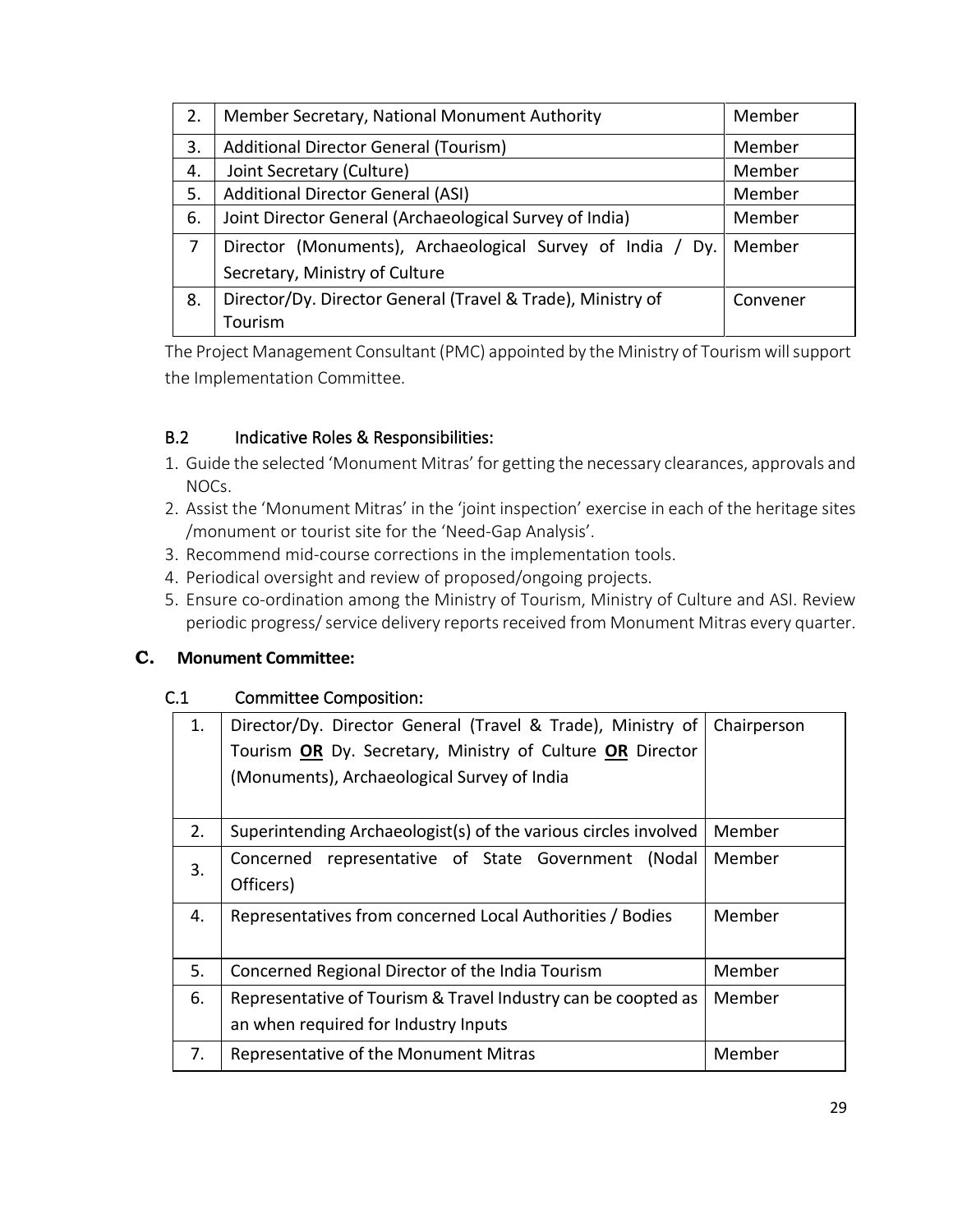|         |  |  |  | 8. Assistant Director General (Travel & Trade), Ministry of Convener |
|---------|--|--|--|----------------------------------------------------------------------|
| Tourism |  |  |  |                                                                      |

The Project Management Consultant (PMC) appointed by the Ministry of Tourism will support the Monument Committee.

#### **C.2 Roles & Responsibilities:**

- 1. Providing NOC for executing planned interventions at the selected heritage sites/monument or tourist site.
- 2. Assisting the Executing/Implementing Agencies (of the selected 'Monument Mitras') in the implementation of works.
- 3. Assisting the Executing/Implementing Agencies (of the selected 'Monument Mitras') in the Operations and Maintenance of the heritage site / monument / tourist site.
- 4. Review progress/ service delivery reports on activities received from Monument Mitra every two months
- 5. Examine grievances received from customers/citizens regarding services provided by the Monument Mitra

#### **D. Monument Mitras**

Public / Private sector companies or individuals successfully selected through the process of 'Vision Bidding', on a competitive basis for the project shall be called as Monument Mitras. Various roles and responsibilities of the Monument Mitras shall be as mentioned below.

#### **Roles & Responsibilities:**

- 1. Prepare detailed Vision Bidding document for all the heritage sites/monuments that they are plan to adopt (At least one monument from each category of the listed monuments forming a package).
- 2. Carry out need gap analysis in each of the heritage sites/monuments that they are taking up for adoption.
- 3. Get the necessary approvals, clearances, NoCs etc. soliciting the guidance of the Monument Committee.
- 4. Do the entire end to end work of creation of assets and services of the required levels and standards as per approved vision, proposal and MoUs.
- 5. Carry out Operations and Maintenance (O&M) of the assets and services created.
- 6. Assist the Implementation Committee in the mid-course corrections and provide feedback in a periodic manner.
- 7. Submit monthly progress/ service delivery reports on activities

#### **E. Project Management Consultant**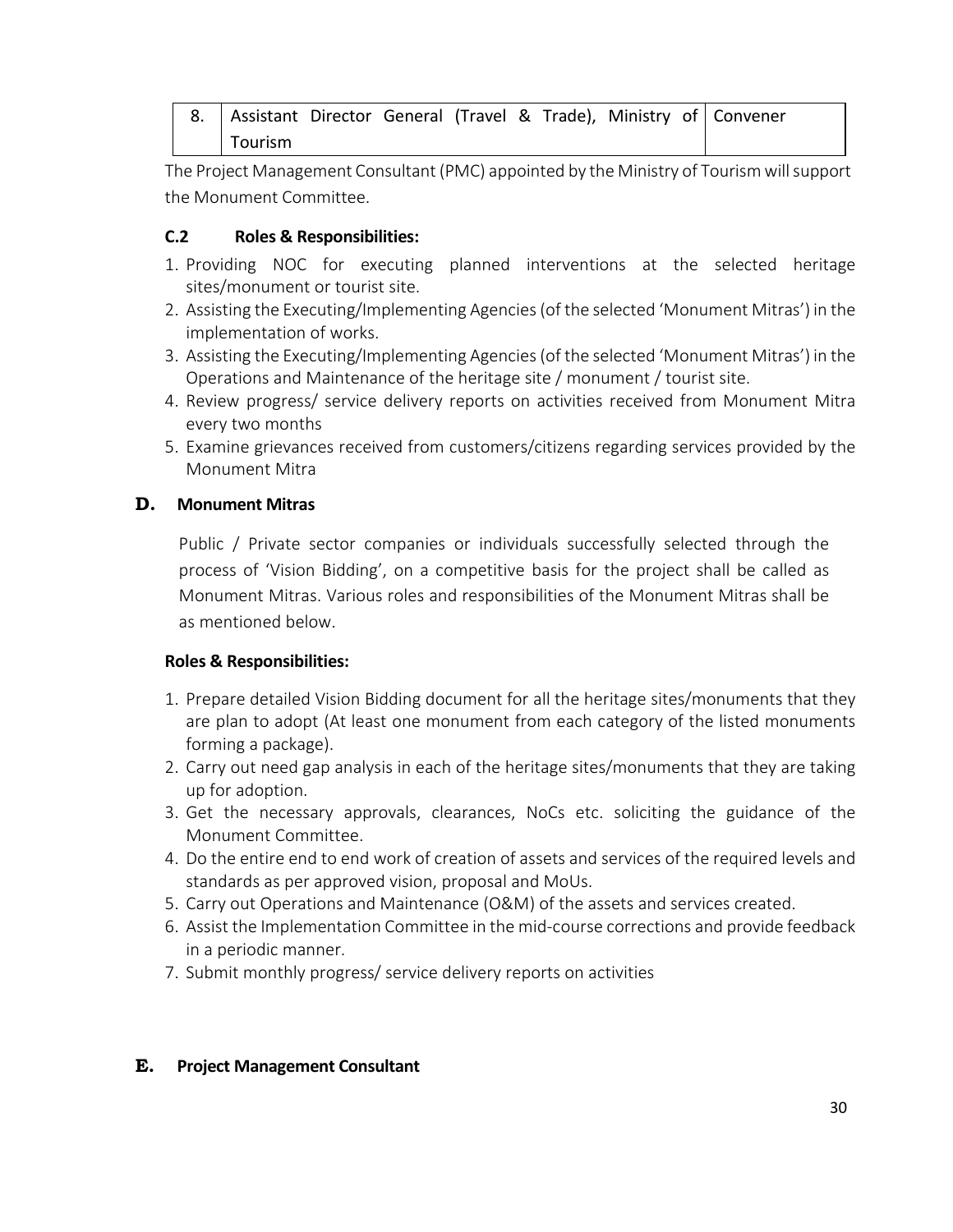The Consulting team appointed by the Ministry of Tourism, Government of India for the Adopt a Heritage project shall be called the Project Management Consultants (PMC). The PMC shall provide support to the Oversight and Vision Committee, Implementation Committee and Monument Committee.

PMC has shall have the following roles and responsibilities:

- 1. Coordination with the Monument Mitras for vision presentations and final preparation of the Vision Bidding Document
- 2. Assist the Oversight and Vision Committee in the shortlisting of Expression of Interest and evaluation of the Vision Bids from the Monument Mitras
- 3. Assist Implementation Committee in project implementation, periodic reporting of implementation status and mid-course corrections if any and provide feedback in a periodic manner.
- 4. Assist Monument Committee in project execution, identifying stakeholders, reviewing & providing feedback on progress reports
- 5. After completion, compilation and analysis of survey data of tourist experience and feedback and service level achievement details as provided by the Monument Mitras.

### **7. FORCE MAJEURE**

- 7.1 For the purposes of this MoU, "Force Majeure" means an event which is beyond the reasonable control of a Party, and which makes a Party's performance of its obligations hereunder impossible or so impractical as reasonably to be considered impossible in the circumstances, and includes, but is not limited to, war, riots, civil disorder, earthquake, fire, explosion, storm, flood or other adverse weather conditions, strikes, lockouts or other domestic action (except where such strikes, lockouts orotherdomesticactionarewithinthe power ofthe Party invoking Force Majeure to prevent), confiscation or any other action by government agencies.
- 7.2 Force Majeure shall not include:
	- a) Any event which is caused by the negligence or intentional action of a Party or such Party's Sub-contractors or agents or employees;
	- b) Any event which a diligent Party could reasonably have been expected to:
		- i) Take into account at the time of the conclusion of this Agreement, and
		- ii) Avoid or overcome in the carrying out of its obligations hereunder.

#### **8. ENFORCEMENT OF GUIDELINES**

The project guidelines shall remain enforced for the entire duration of MoU.

**9. TERMINATION**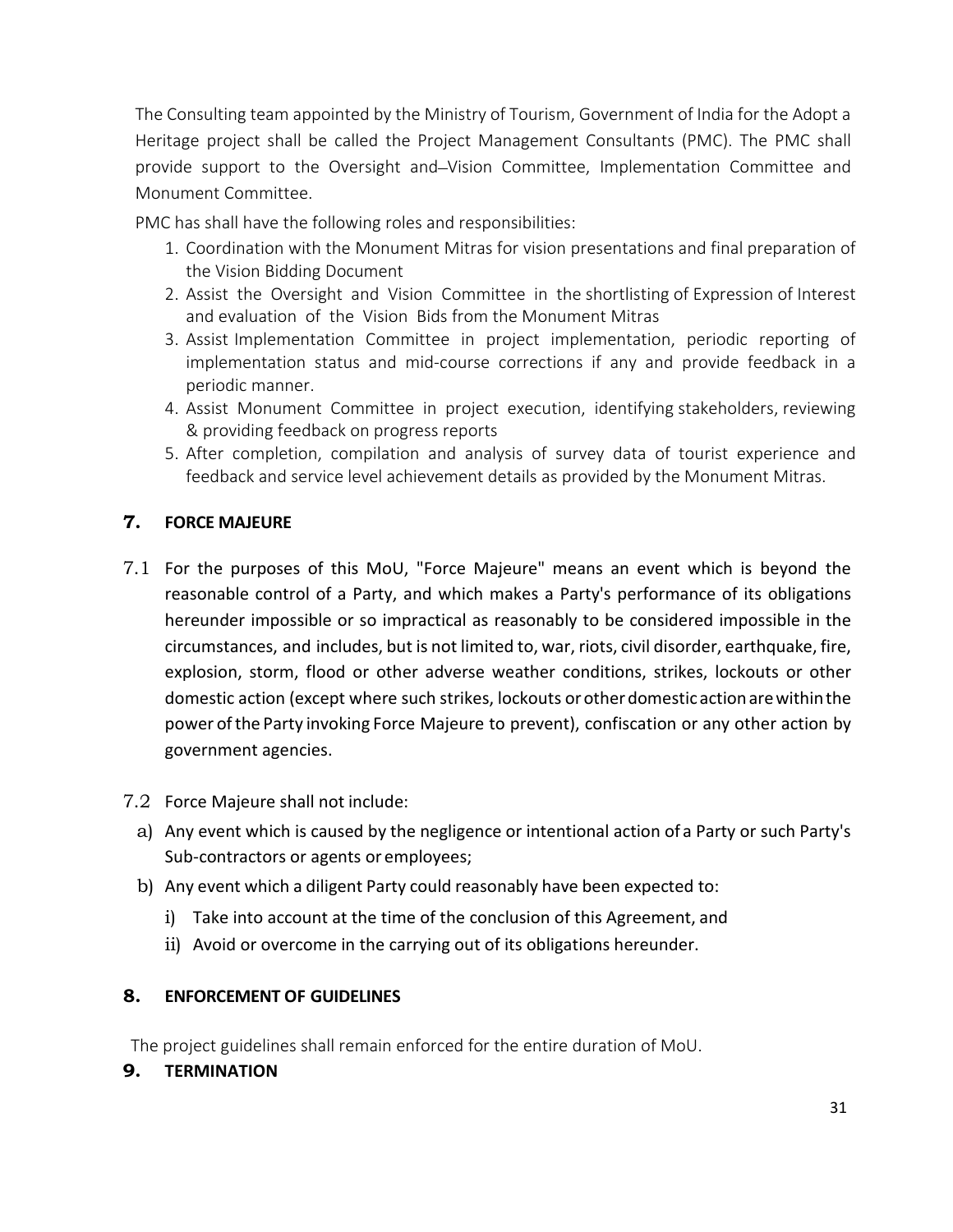- 9.1 This MoU once operative shall continue to be in full force until terminated or expiry of the TERM.
- 9.2 This MoU can be terminated by any party giving not less than six (6) months' notice in writing of intended termination to other parties hereto. The non-terminating parties shall be at liberty to re-negotiate fresh MoU amongst them, as the circumstances may permit, to the exclusion of the terminating party.
- 9.3 Under exceptional circumstances and/or in the public interest, the Government of India through Ministry of Tourism reserves the right to terminate the MoU with immediate effect.

#### **10. DISPUTE RESOLUTIONS**

All disputes arising out of MoU shall be settled by discussion and failingwhich the settlement, the decision of the 'Oversight and Vision Committee' shall be final and binding upon the parties.

#### **11. GOVERNING OF LAWJURISDICTION**

The MoU will be governed by and construed and enforced in accordance with, the laws of India/ rules and law promulgated by concerned State Government. Any action brought by either party against the other concerning the transactions contemplated by this MoU shall be brought only in the courts of Delhi or in the courts located in the respective State. All the parties and individuals signing this Agreement agree to submit to the jurisdiction of such courts.

#### **12. INDEMNITY CLAUSE**

The Monument Mitra agrees to exercise adequate precautions in executing the Roles & Responsibilities defined herein. In the provision of the roles and responsibilities defined herein, the Monument Mitra will indemnify and hold harmless against any claim for damages, the Ministry of Tourism and Nodal Department(s) as a result of any claims or proceedings brought against them by a third party, which arises from activities performed by the Monument Mitra pursuant to this MoU.

#### **13. PUBLICITY & AWARENESS**

The Ministry of Tourism and Nodal Department(s) shall have the right to review within a reasonable period of time, before issuance of any advertisement, pressrelease, or any other public statements with respect to the activities contemplated herein; the Ministry of Tourism and Nodal Department(s) prior to press release / publication shall be provided with a copy thereof and be given a minimum of 7 (seven) days' time to comment, modify or restrict the publication of such advertisement, public statement or press release.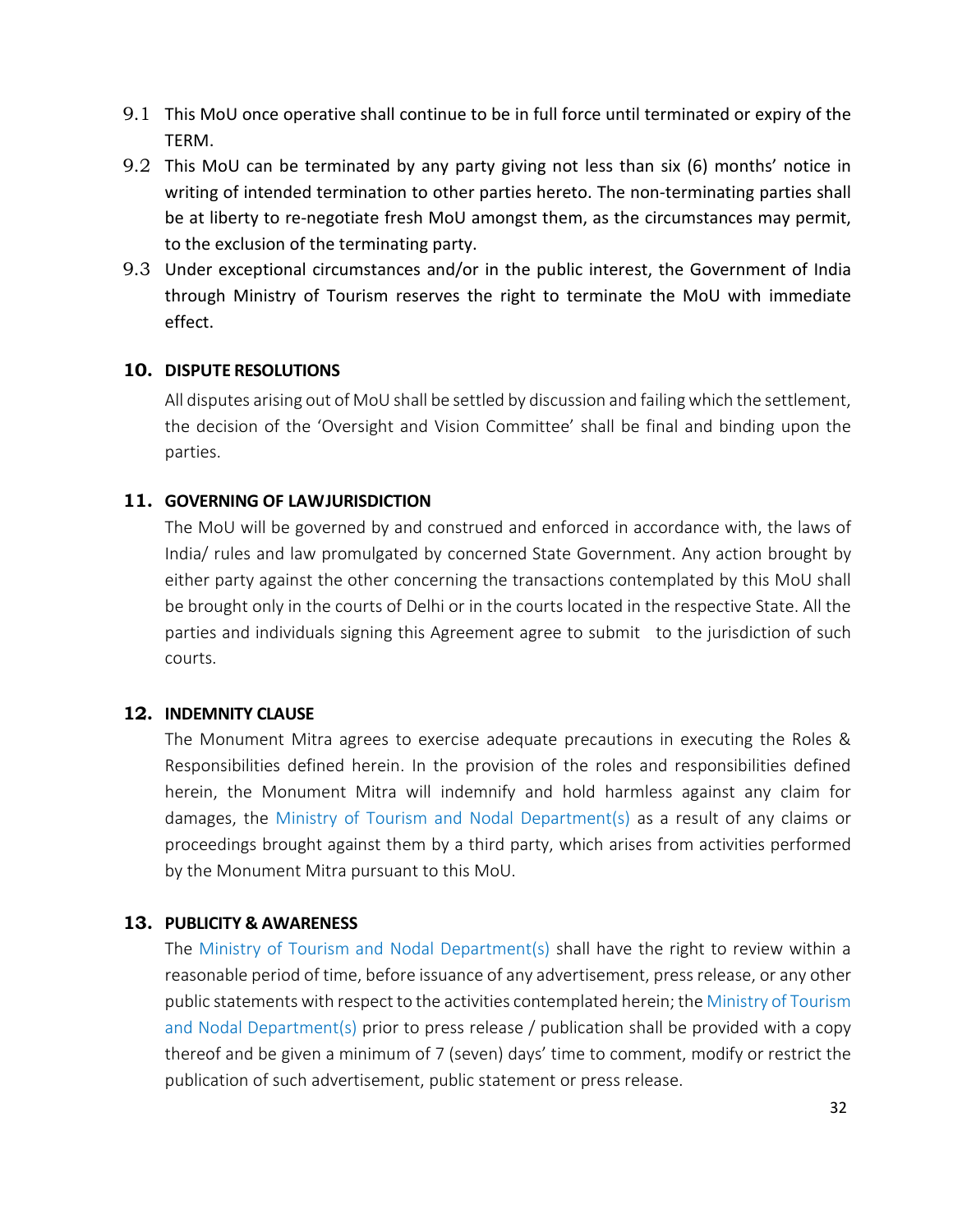### **IN WITNESS THEREOF THE PARTIES SET THEIR RESPECTIVE HANDS ON THIS MOU ON THE DATE, MONTH AND YEAR FIRST WRITTEN ABOVE.**

1. SIGNED AND DELIVERED for and on behalf of the MINISTRY OF TOURISM

By

Name:

Designation:

WITNESS:

| $\rm(i)$ |  |  |
|----------|--|--|
| (i)      |  |  |

2. SIGNED AND DELIVERED for and on behalf of the NAME OF THE DEPARTMENT(s)

By

Name:

Designation:

WITNESS:

| (i)<br>-- |  |  |
|-----------|--|--|

3. SIGNED AND DELIVERED for and on behalf of the MONUMENT MITRA

By

Name:

Designation:

WITNESS:

(i) (ii)

33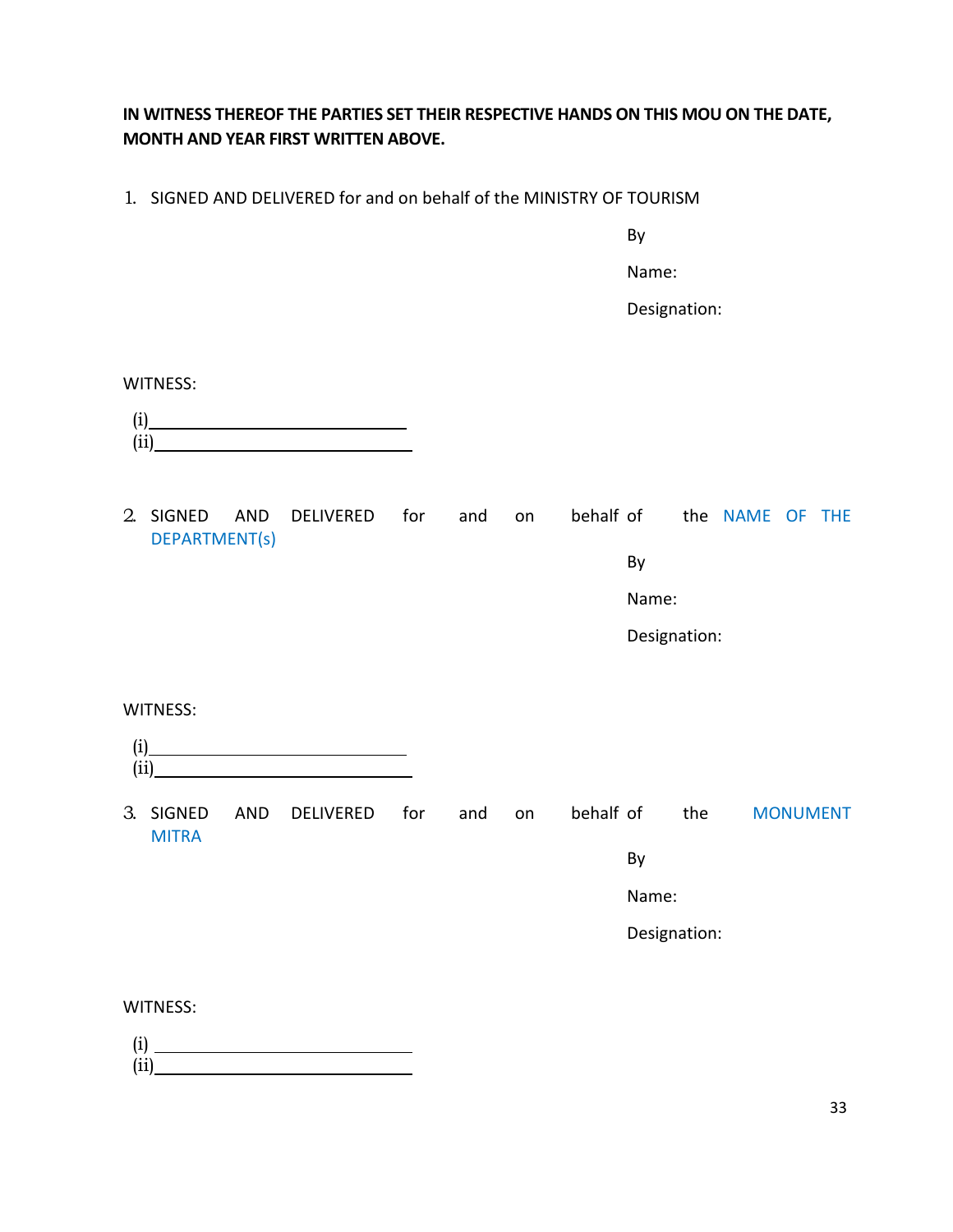| A                | <b>Basic Amenities</b>    | <b>Implementation Timeline (T0)</b> |
|------------------|---------------------------|-------------------------------------|
|                  |                           |                                     |
| $\mathbf{1}$     |                           |                                     |
| $\overline{2}$   |                           |                                     |
| 3                |                           |                                     |
| 4                |                           |                                     |
| 5                |                           |                                     |
| 6                |                           |                                     |
| $\overline{7}$   |                           |                                     |
| 8                |                           |                                     |
| $\boldsymbol{9}$ |                           |                                     |
| 10               |                           |                                     |
| B                | <b>Advanced Amenities</b> | <b>Implementation Timeline (T0)</b> |
| $\mathbf{1}$     |                           |                                     |
| $\overline{2}$   |                           |                                     |
| 3                |                           |                                     |
| 4                |                           |                                     |
| 5                |                           |                                     |

### ANNEXURE I: Time Schedule for <Name of Site>, <State>

T0 – Date of Commencement of Work Phase – I : T0 – 3 Months or less Phase –  $II : 3 - 12$  Months Phase – III:  $12 - 18$  Months

(\*) Approved subject to notification for the monument under night visit as per provision in the AMSAR Act, 1958

(The MONUMENT MITRA agrees to carryout complete execution, operations and maintenance of the amenities taken up as a part of the project, including payment of utility bills for the period of this MoU)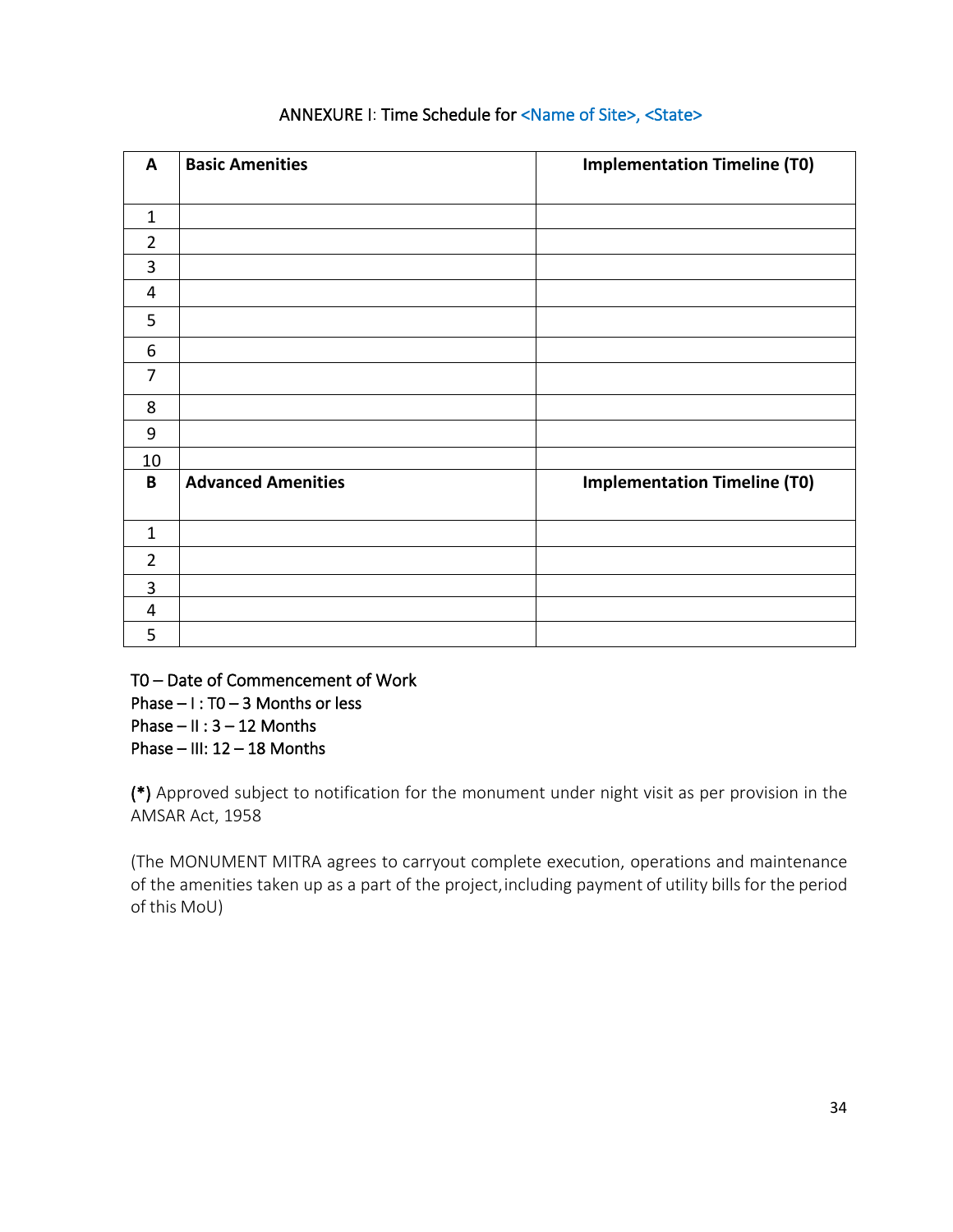### ANNEXURE II: Proposed Visibility Requirement for <Name of Site>, <State>

Limited visibility on Signage will be prescribed at the monument indicating that the monument has been adopted by MONUMENT MITRA under Adopt a Heritage Project, Government of India in a discreet manner and tastefully. Size and design of the standardized signage to be approved by Archaeological Survey of India prior to the installation atsite.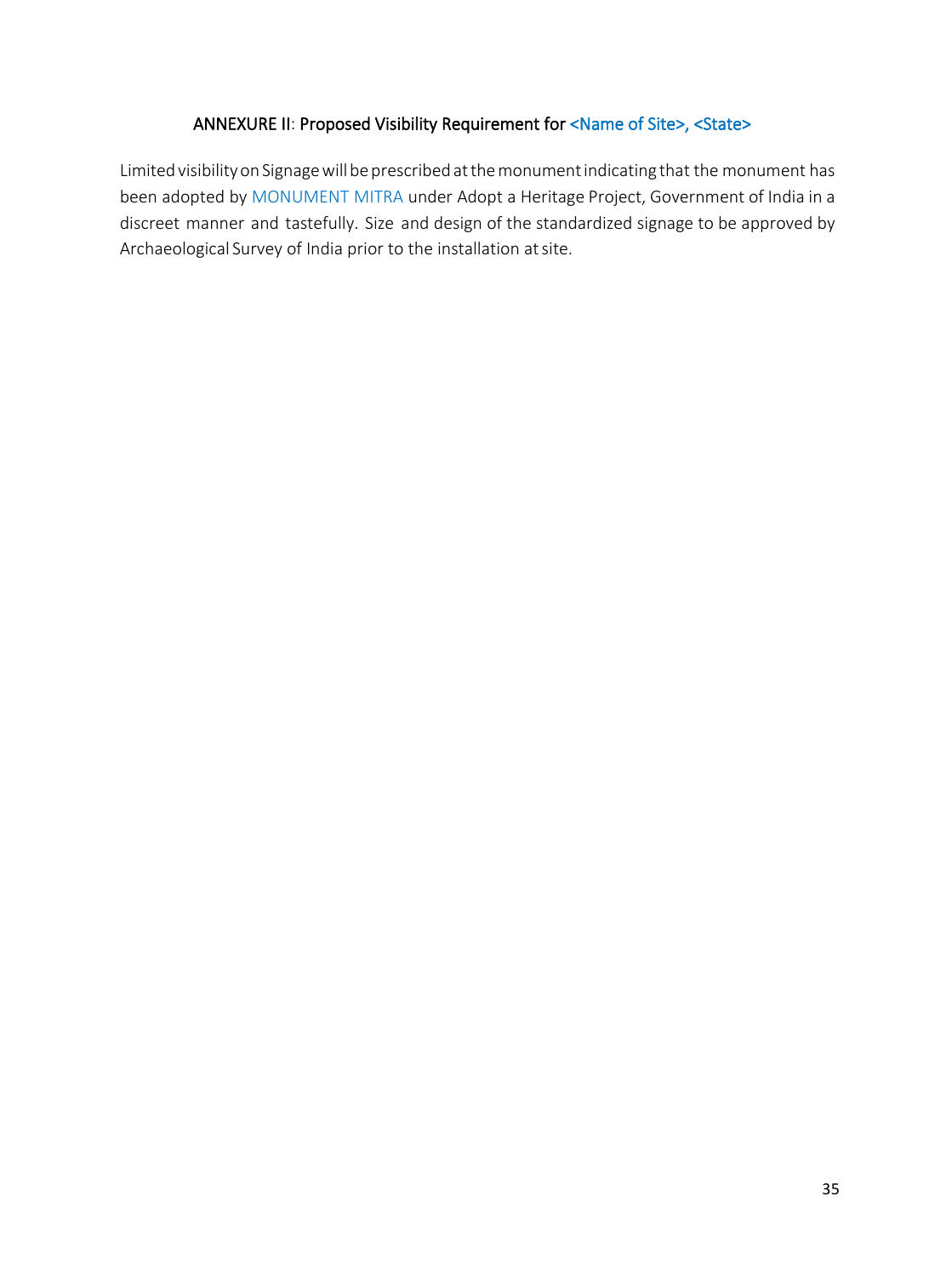## <span id="page-35-0"></span>**ANNEXURE II**

|                                                  | <b>Monthly Progress Report - <year> <month></month></year></b> |  |  |  |  |
|--------------------------------------------------|----------------------------------------------------------------|--|--|--|--|
| <b>Name of Monument/Site/Intervention</b>        |                                                                |  |  |  |  |
| <b>Name of Agency</b>                            |                                                                |  |  |  |  |
| <b>Nodal Department/Stakeholder 1</b>            |                                                                |  |  |  |  |
| <b>Nodal Department/Stakeholder 2</b>            |                                                                |  |  |  |  |
| Date of MoU Signed                               |                                                                |  |  |  |  |
| Date of MoU Handover                             |                                                                |  |  |  |  |
| <b>Comprehensive Plan Submission (Yes/No)</b>    |                                                                |  |  |  |  |
| Others(Addendum/Amendment/Corrigendum<br>Status) |                                                                |  |  |  |  |

#### **SECTION – 1: PROJECT STATUS**

| #            | <b>Name</b><br>of the<br>amenity<br>(As per<br>Mou | <b>Amenity Type</b><br>(Basic/Advanced) | <b>Implementation</b><br><b>Timeline (As</b><br>per MoU) | Date of<br>Handover/Approval<br>by Nodal<br><b>Department</b> | <b>Status</b><br>(Started/<br><b>Not</b><br>Started/<br>Completed) | Issues/<br>Remarks/<br><b>Support</b><br>Required,<br>if any |
|--------------|----------------------------------------------------|-----------------------------------------|----------------------------------------------------------|---------------------------------------------------------------|--------------------------------------------------------------------|--------------------------------------------------------------|
| $\mathbf{1}$ |                                                    |                                         |                                                          |                                                               |                                                                    |                                                              |
| 2.           |                                                    |                                         |                                                          |                                                               |                                                                    |                                                              |
| 3.           |                                                    |                                         |                                                          |                                                               |                                                                    |                                                              |

### **SECTION – 2: KEY HIGHLIGHTS / PHOTOS**

**A.** Photographs showing progress of work / installed amenities at site with description